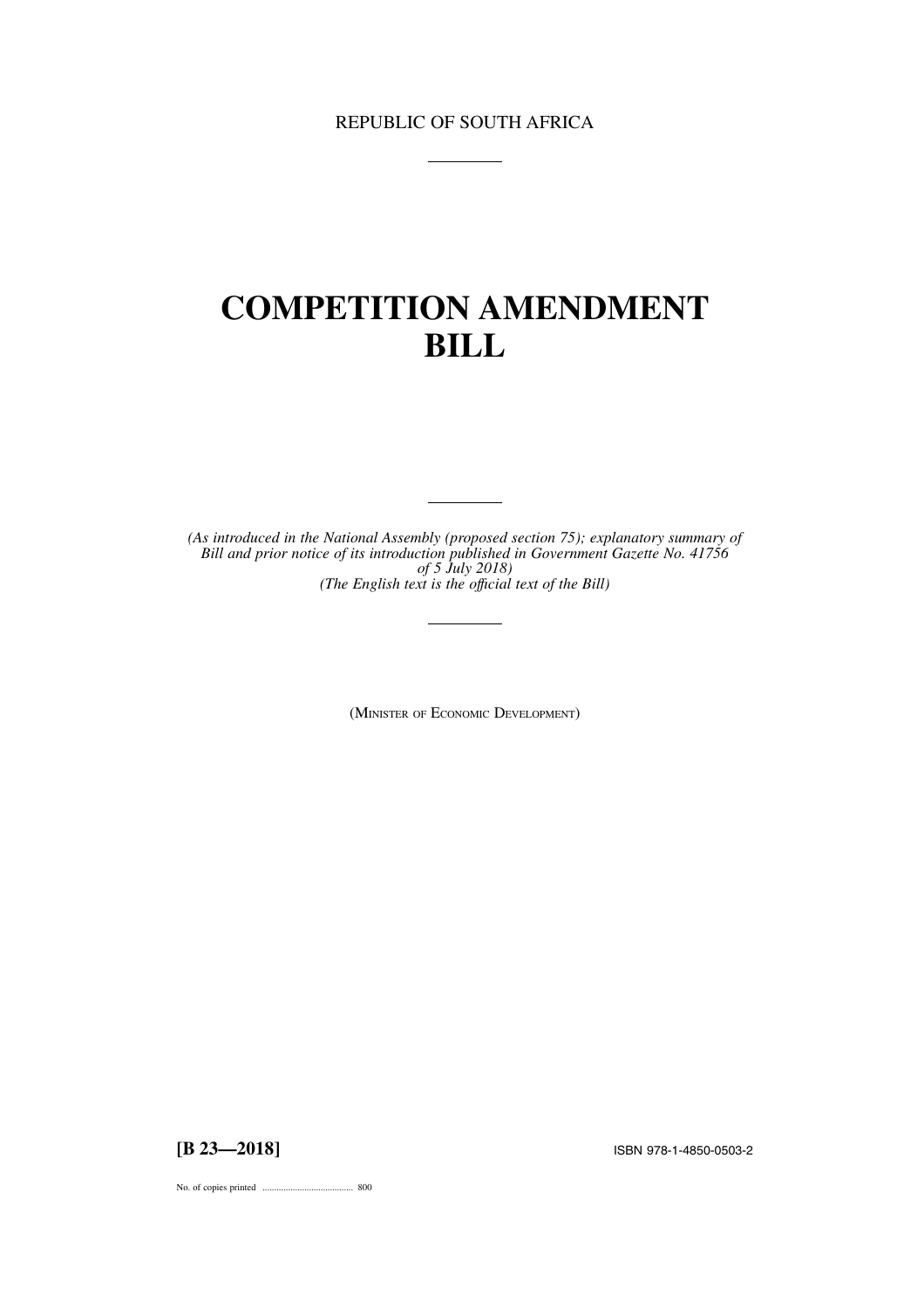# **GENERAL EXPLANATORY NOTE:**

|  | Words in bold type in square brackets indicate omissions from<br>existing enactments. |                                                                                   |  |  |  |  |  |  |  |
|--|---------------------------------------------------------------------------------------|-----------------------------------------------------------------------------------|--|--|--|--|--|--|--|
|  |                                                                                       | Words underlined with a solid line indicate insertions in<br>existing enactments. |  |  |  |  |  |  |  |

# **BILL**

**To amend the Competition Act, 1998, so as to introduce provisions that clarify and improve the determination of prohibited practices relating to restrictive horizontal and vertical practices, abuse of dominance and price discrimination and to strengthen the penalty regime; to introduce greater flexibility in the granting of exemptions which promote transformation and growth; to strengthen the role of market inquiries and merger processes in the promotion of competition and economic transformation through addressing the structures and de-concentration of markets; to protect and stimulate the growth of small and medium businesses and firms owned and controlled by historically disadvantaged persons while at the same time protecting and promoting employment, employment security and worker ownership; to facilitate the effective participation of the National Executive within proceedings contemplated in the Act, including making provision for the National Executive intervention in respect of mergers that affect the national security interests of the Republic; to mandate the Competition Commission to act in accordance with the results of a market inquiry; to amend the process by which market inquiries are initiated and promote greater efficiency regarding the conduct of market inquiries; to clarify and foster greater certainty regarding the determination of confidential information and access to confidential information; to provide the Competition Commission with the powers to conduct impact studies on prior decisions; to promote the administrative efficiency of the Competition Commission and Competition Tribunal; and to provide for matters connected therewith.**

**B**E IT ENACTED by the Parliament of the Republic of South Africa, as follows:—

#### **Amendment of section 1 of Act 89 of 1998, as amended by section 1 of Act 39 of 2000 and section 1 of Act 1 of 2009**

**1.** Section 1 of the Competition Act, 1998 (Act No. 89 of 1998) (hereinafter referred to as ''the principal Act''), is hereby amended— 5

*(a)* by the insertion after the definition of ''*agreement*'' of the following definitions:

'' **'average avoidable cost'** means the sum of all costs, including

variable costs and product-specific fixed costs, that could have been avoided if the *firm* had not produced an identified amount of additional output; 10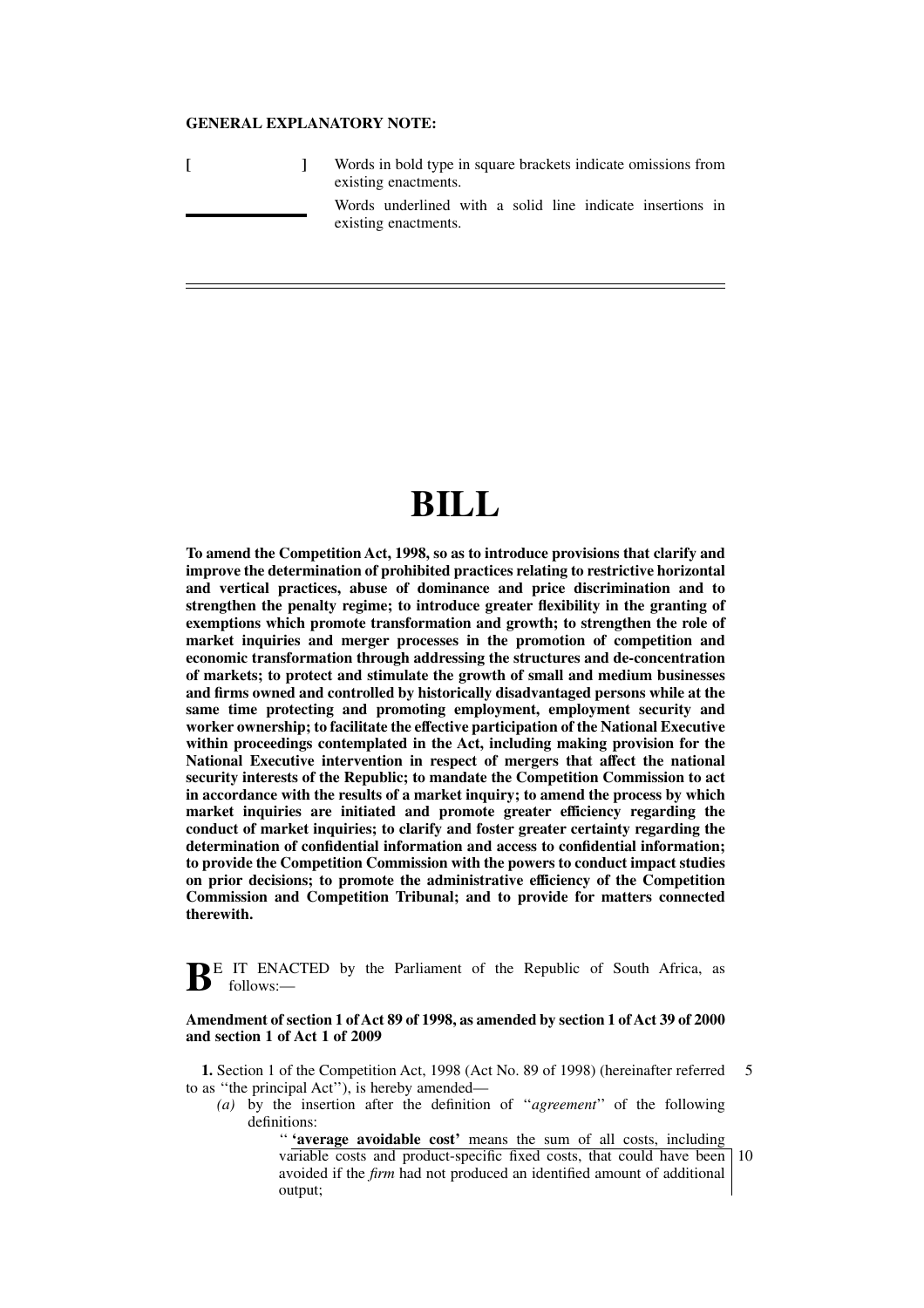**'average variable cost'** means the sum of all the costs that vary with an identified quantity of a particular product, divided by the total produced quantity of that product;'';

- *(b)* by the deletion of the definition of ''excessive price'';
- *(c)* by the substitution for the definition of ''exclusionary act'' of the following definition: 5

'' **'exclusionary act'** means an act that impedes or prevents a *firm* from entering into, *participating* in or expanding within **[,]** a market;'';

- *(d)* by the insertion after the definition of ''*firm*'' of the following definition: '' **'foreign acquiring firm'** means an *acquiring firm*—
	- *(a)* which was incorporated, established or formed under the laws of a country other than the Republic; or

10

35

- *(b)* whose place of effective management is outside the Republic;'';
- *(e)* by the insertion after the definition of ''*interest*''of the following definition: " 'margin squeeze' means the exploitation by a vertically integrated 15 *firm* of its position of dominance in an input market to restrict competition in a downstream market;";
- *(f)* by the insertion after the definition of ''*market power*''of the following definition:

'' **'medium-sized business'** means a medium-sized *firm* as determined 20 by the *Minister* by notice in the *Gazette*;'';

- *(g)* by the substitution for the definition of ''Minister'' of the following definition: '' **'Minister'** means the *Minister* **[of Trade and Industry]** responsible for the administration of *this Act*;'';
- *(h)* by the insertion after the definition of ''*organ of state*''of the following 25 definition:

'' **'participate'** refers to the ability of or opportunity for *firms* to sustain themselves in the market, and **''participation''** has a corresponding meaning;";

*(i)* by the insertion after the definition of ''*party to a merger*''of the following 30 definition:

> '' **'predatory prices'** means prices for *goods or services* below the *firm's average avoidable cost* or *average variable cost*;'';

*(j)* by the substitution for the definition of ''prohibited practice'' of the following definition:

'' **'prohibited practice'** means a practice prohibited in terms of Chapter 2 **[or Chapter 2A]**;'';

*(k)* by the insertion after the definition of ''*restrictive vertical practice*'' of the following definition:

> '' **'small and medium business**' means either a *small business* or a 40 *medium-sized business*;''; and

*(l)* by the substitution for the definition of ''small business'' of the following definition:

> '' **'small business' [has the meaning]** means a small *firm* determined by the *Minister* by notice in the *Gazette*, or if no determination has been 45 made, as set out in the National Small Business Act, 1996 (Act No. 102 of  $1996$ :":

*(m)* by the insertion after the definition of ''*vertical relationship*'' of the following definition:

> '' **'workers'** means employees as defined in the Labour Relations Act, 50 1995 (Act No. 66 of 1995), and in the context of ownership, refers to ownership of a broad-base of workers;''.

# **Amendment of section 2 of Act 89 of 1998, as amended by section 2 of Act 39 of 2000 and section 2 of Act 1 of 2009**

**2.** Section 2 of the principal Act is hereby amended by the substitution for 55 paragraph *(g)* of the following paragraph:

''*(g)* to detect and address conditions in the market for any particular **[goods or services]** *goods or services*, or any behaviour within such a market, that tends to **[prevent]** impede, restrict or distort competition in connection with the supply or acquisition of those goods or services within the Republic; and''. 60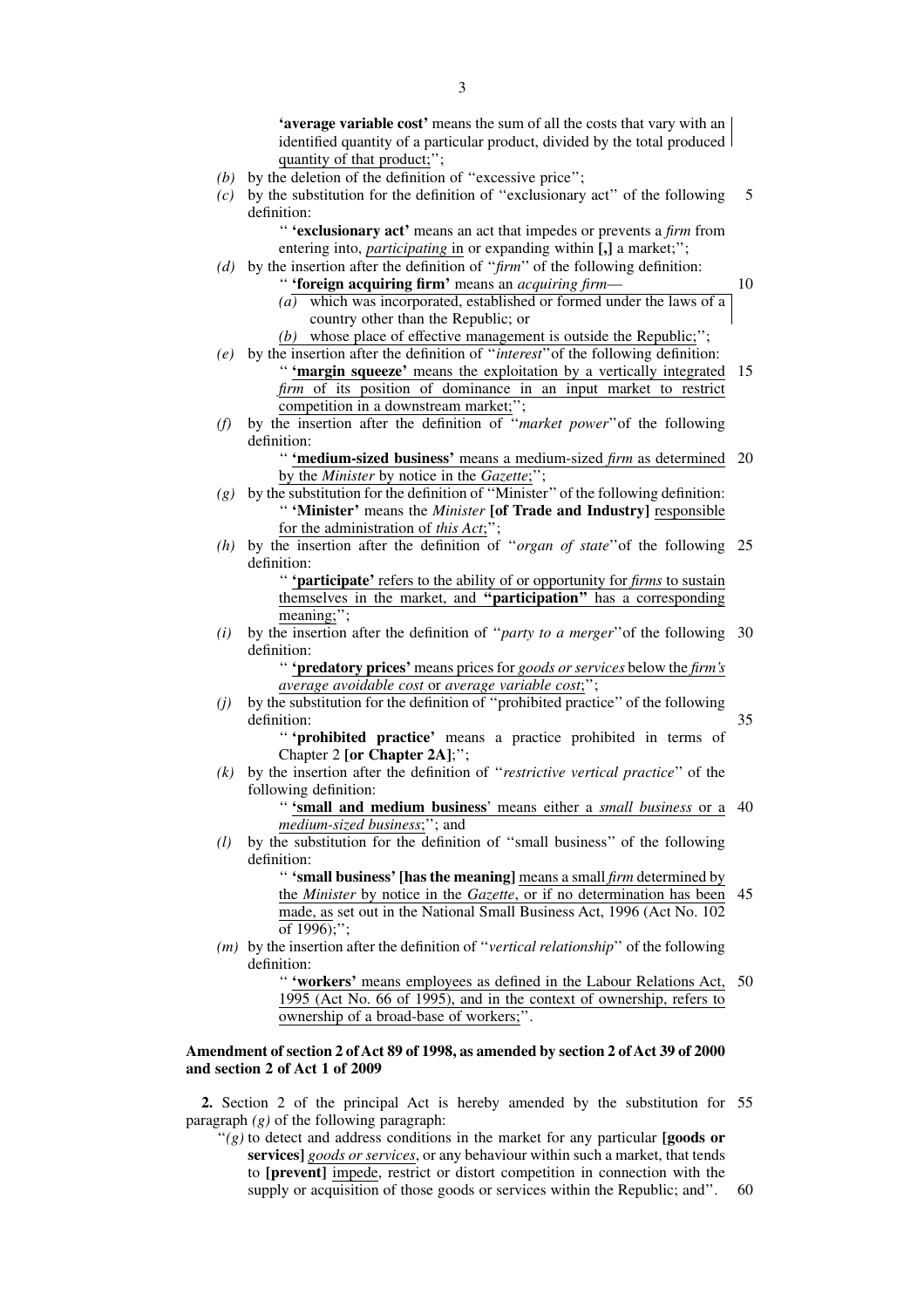#### **Amendment of section 4 of Act 89 of 1998, as amended by section 3 of Act 39 of 2000**

- **3.** Section 4 of the principal Act is hereby amended—
	- *(a)* by the substitution in subsection (1)*(b)* for subparagraph (ii) of the following subparagraph:
		- ''(ii) dividing markets by allocating market shares, customers, suppliers, territories**[,]** or specific types of *goods or services*; or''; and
	- *(b)* by the addition after subsection (5) of the following subsection: ''(6) The Competition Commission must publish guidelines in terms of section 79 regarding the application of this section.''. 10

#### **Amendment of section 5 of Act 89 of 1998**

**4.** Section 5 of the principal Act is hereby amended by the addition after subsection (3) of the following subsection:

''(4) The Competition Commission must publish guidelines in terms of section 79 regarding the application of this section.''.

15

5

#### **Substitution of section 8 of Act 89 of 1998**

**5.** The following section is hereby substituted for section 8 of the principal Act:

# ''**Abuse of dominance prohibited**

**8.** (1) It is prohibited for a dominant *firm* to—

- *(a)* charge an **[excessive price]** excessive price to the detriment of 20 **[consumers]** customers;
- *(b)* refuse to give a competitor access to an *essential facility* when it is economically feasible to do so;
- *(c)* engage in an *exclusionary act*, other than an act listed in paragraph *(d)*, if the anti-competitive effect of that act outweighs its technological, 25 efficiency or other pro-competitive**[,]** gain; or
- *(d)* engage in any of the following *exclusionary acts*, unless the *firm* concerned can show technological, efficiency or other pro-competitive**[,]** gains which outweigh the anti-competitive effect of its act—
	- (i) requiring or inducing a supplier or customer to not deal with a 30 competitor;
	- (ii) refusing to supply scarce **[goods]** *goods or services* to a competitor or customer when supplying those **[goods]** *goods or services* is economically feasible;
	- (iii) selling *goods or services* on condition that the buyer purchases 35 separate *goods or services* unrelated to the object of a contract, or forcing a buyer to accept a condition unrelated to the object of a contract;
	- (iv) selling *goods or services* **[below their marginal or average variable cost; or]** at *predatory prices*;
	- (v) buying-up a scarce supply of intermediate goods or resources required by a competitor;
	- (vi) engaging in a *margin squeeze*; or
	- (vii) requiring a supplier which is not a dominant *firm*, particularly a *small and medium business* or a *firm* controlled or owned by a historically disadvantaged person, to sell its products to the dominant *firm* at a price which impedes the ability of the supplier to *participate* effectively. 45

(2) If there is a *prima facie* case of abuse of dominance because the dominant *firm* charged an excessive price or required a supplier to sell at a price which impedes the ability of the supplier to *participate* effectively, the dominant *firm* must show that the price was reasonable. 50

(3) Any person determining whether a price is an *excessive price* must compare that price to a competitive price determined by taking into account all relevant factors, which may include—

*(a)* the *respondent's* price-cost margin, internal rate of return, return on capital invested or profit history;

55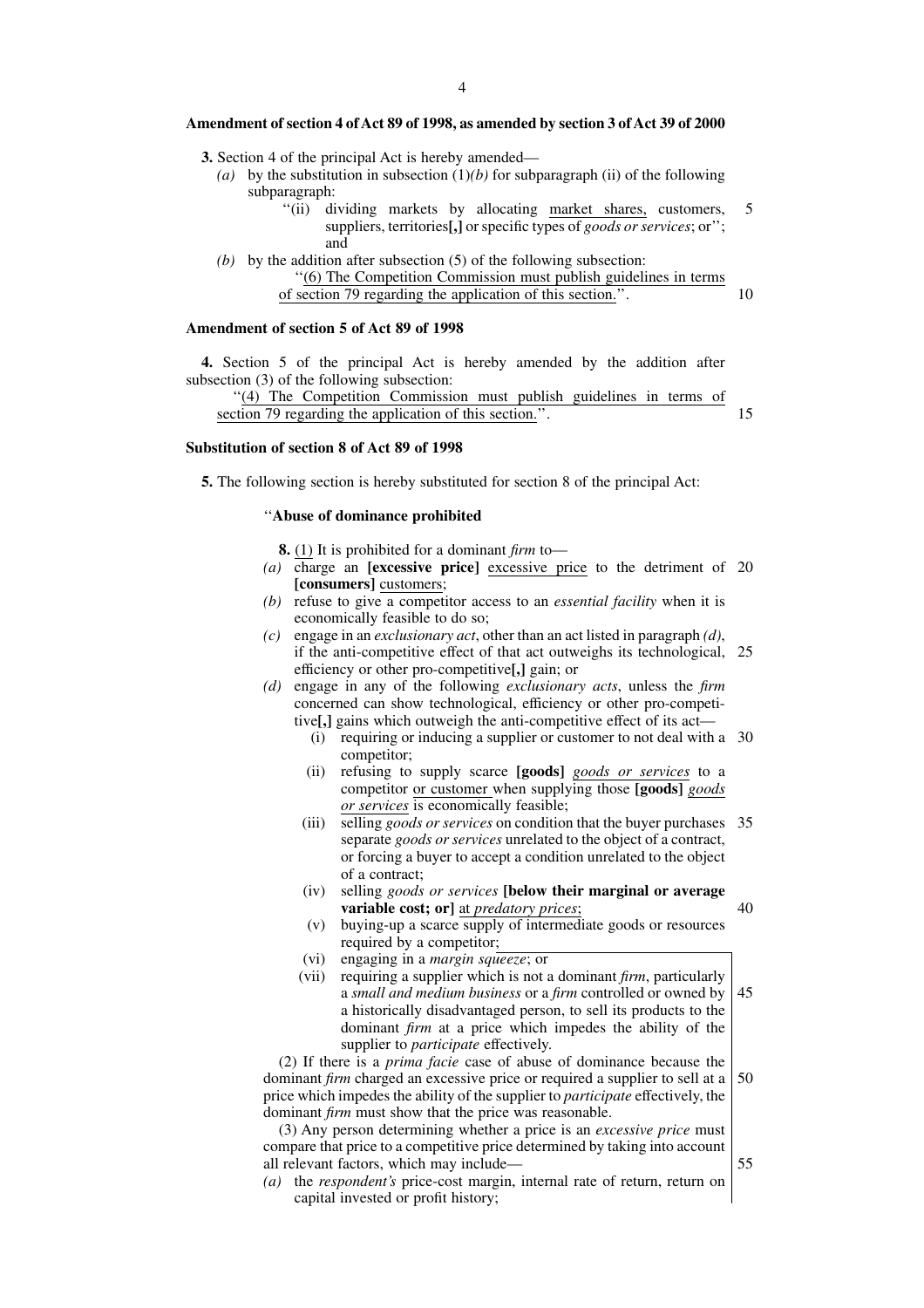- *(b)* the *respondent's* prices for the *goods or services*
	- (i) in markets in which there are competing products;
	- (ii) to customers in other geographic markets;
	- (iii) for similar products in other markets; and
	- (iv) historically;
- *(c)* relevant comparator *firm's* prices and level of profits for the *goods or services* in a competitive market for those *goods or services*;
- *(d)* the length of time the prices have been charged at that level;
- *(e)* the structural characteristics of the relevant market, including the extent of the *respondent's* market share, the degree of contestability of the market, barriers to entry and past or current advantage that is not due to the *respondent's* own commercial efficiency or investment, such as direct or indirect state support for a *firm* or *firms* in the market; and 10
- *(f)* any guidelines published by the Competition Commission in terms of section 79 regarding the calculation and determination of an excessive price. 15

(4) The Competition Commission must publish guidelines in terms of section 79 setting out the relevant factors and benchmarks for determining whether the practice set out in subsection  $(1)(d)$ (vii) impedes the ability of a *firm* which is not a dominant *firm*, particularly a *small* and *medium business* or a *firm* owned or controlled by a historically disadvantaged person, to *participate* effectively.''. 20

# **Amendment of section 9 of Act 89 of 1998**

**6.** Section 9 of the principal Act is hereby amended—

- *(a)* by the substitution in subsection (1) for paragraph *(a)* of the following 25 paragraph:
	- ''*(a)* it is likely to have the effect of **[substantially]** preventing or lessening competition;''; and
- *(b)* by the addition of the following subsections after subsection (2):

''(3) When determining whether the dominant *firm's* action is prohibited price discrimination, the dominant *firm* must show that its action does not impede the ability of *small and medium businesses* and *firms* controlled or owned by historically disadvantaged persons to *participate* effectively. 30

(4) The provisions of subsections (1) to (3), read with the changes required by the context, apply to a dominant *firm* as the purchaser of *goods or services*.''. 35

#### **Amendment of section 10 of Act 89 of 1998**

**7.** Section 10 of the principal Act is hereby amended—

*(a)* by the insertion after subsection (2) of the following subsection: ''(2A) Unless the Competition Commission and the applicant agree otherwise, the Competition Commission must grant or refuse to grant the

exemption referred to in subsection (2) within one year of the receipt of the application or within such period as may be *prescribed* in terms of section 78.";

- *(b)* by the substitution in subsection  $(3)(b)$  for subparagraph (ii) of the following subparagraph:
	- ''(ii) promotion of the **[ability of]** effective entry into, *participation* in and expansion within a market by *small* **[***business***,]** *and medium businesses*, or *firms* controlled or owned by historically disadvantaged persons **[, to become competitive]**;''; 50
- *(c)* by the deletion in subsection  $(3)(b)$  of "or" at the end of subparagraph (iii) and the substitution for subparagraph (iv) of the following subparagraph:
	- ''(iv) the economic development, growth, transformation or stability of any industry designated by the *Minister*, after consulting the 55Minister responsible for that industry**[.]**; or'';
- (d) by the addition in subsection  $(3)(b)$  of the following subparagraph:
	- ''(v) competitiveness and efficiency gains that promote employment or industrial expansion.''; and

5

40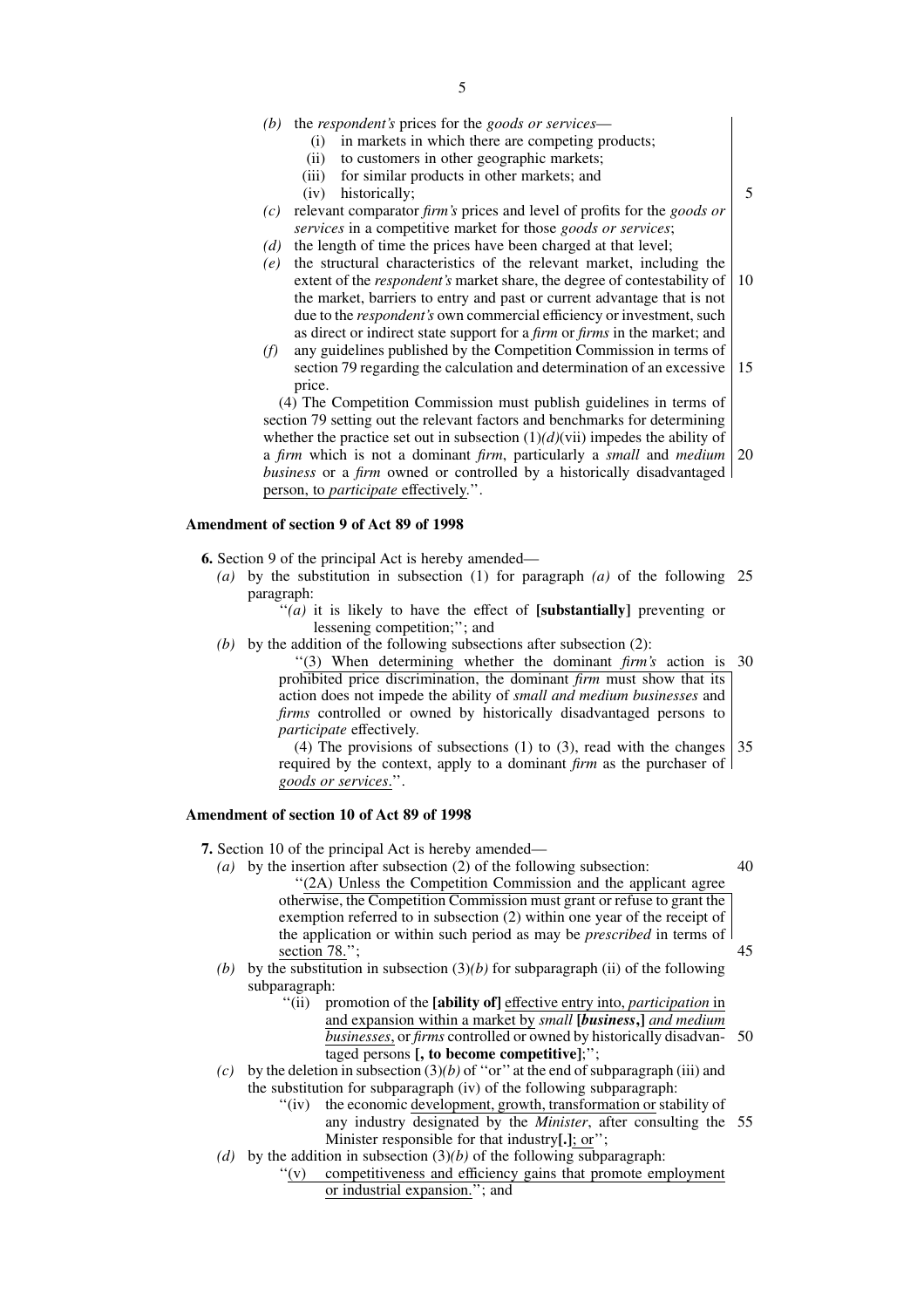*(e)* by the addition of the following subsection after subsection (9): ''(10) The *Minister* may, after consultation with the Competition Commission, and in order to give effect to the purposes of *this Act* as set out in section 2, issue *regulations* in terms of section 78 exempting an *agreement* or practice or category of *agreements* or practices from the 5 application of this Chapter.''.

#### **Repeal of Chapter 2A of Act 89 of 1998, as inserted by section 4 of Act 1 of 2009**

**8.** Chapter 2A of the principal Act is hereby repealed.

# **Amendment of section 12A of Act 89 of 1998, as inserted by section 6 of Act 39 of 2009**

**9.** Section 12A of the principal Act is hereby amended—

*(a)* by the substitution for subsection (1) of the following subsection: ''(1) Whenever required to consider a merger, the Competition

Commission or Competition Tribunal must initially determine whether or not the merger is likely to substantially prevent or lessen competition, 15 by assessing the factors set out in subsection (2), and **[—**

10

30

40

- *(a)***]** if it appears that the merger is likely to substantially prevent or lessen competition, then determine—
- **[i]***(a)* whether or not the merger is likely to result in any technological, efficiency or other pro-competitive gain which will be greater 20 than, and offset, the effects of any prevention or lessening of competition, that may result or is likely to result from the merger, and would not likely be obtained if the merger is prevented; and
- **[ii]***(b)* whether the merger can or cannot be justified on substantial public interest grounds by assessing the factors set out in subsection 25 (3)**[;or**
- *(b)* **otherwise, determine whether the merger can or cannot be justified on substantial public interest grounds by assessing the factors set out in subsection (3)]**.'';
- *(b)* by the insertion after subsection (1) of the following subsection: ''(1A) Despite its determination in subsection (1), the Competition Commission or Competition Tribunal must also determine whether the merger can or cannot be justified on substantial public interest grounds by assessing the factors set out in subsection (3).'';
- *(c)* by the substitution in subsection (2) for paragraphs*(g)* and *(h)* of the following 35 paragraphs, respectively:
	- $'(g)$  whether the business or part of the business of a party to the merger or proposed merger has failed or is likely to fail; **[and]**
	- *(h)* whether the merger will result in the removal of an effective competitor**[.]**;'';
- *(d)* by the addition in subsection (2) after paragraph *(h)* of the following paragraphs:
	- ''*(i)* the extent of ownership by a party to the merger in another *firm* or other *firms* in related markets;
	- *(j)* the extent to which a party to the merger is related to another *firm* or other *firms* in related markets, including through common members or directors; and 45
	- *(k)* any other mergers engaged in by a *party to a merger* for such period as may be stipulated by the Competition Commission.'';
- (e) by the substitution in subsection (3) for paragraphs  $(c)$  and  $(d)$  of the following 50 paragraphs, respectively:
	- ''*(c)* the ability of *small and medium businesses*, or *firms* controlled or owned by historically disadvantaged persons, to **[become competitive]** effectively enter into, *participate* in and expand within the market; **[and]**
	- *(d)* the ability of national industries to compete in international markets**[.]**; and''; and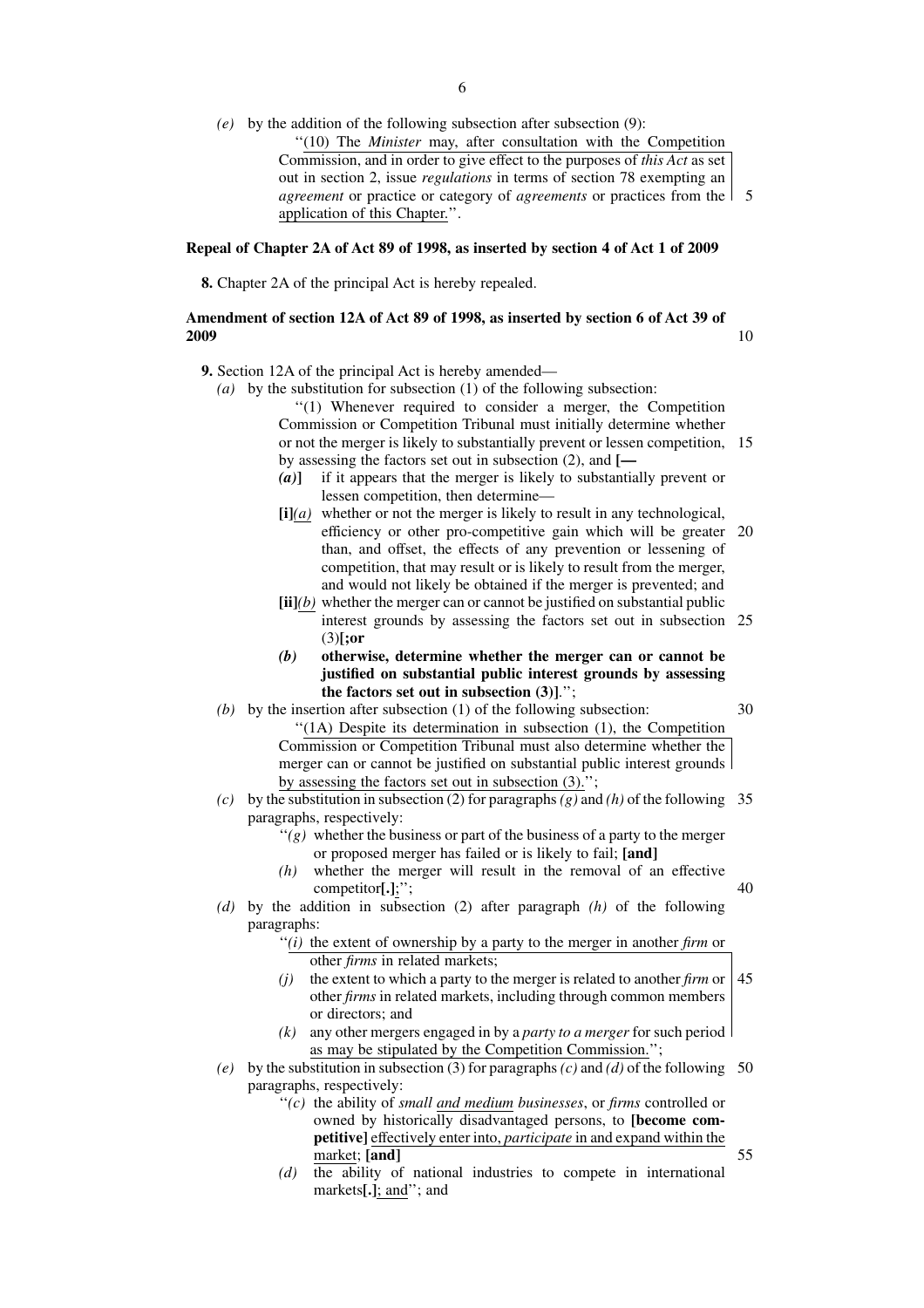*(f)* by the addition in subsection (3) after paragraph *(d)* of the following paragraph:

5

15

25

#### **Amendment of section 15 of Act 89 of 1998, as amended by section 6 of Act 39 of 2000**

**10.** The following section is hereby substituted for section 15 of the principal Act:

#### ''**Revocation of merger approval and enforcement of merger conditions** 10

- **15.** (1) The Competition Commission may—
- *(a)* revoke its own decision to approve or conditionally approve a small or intermediate merger if—
	- **[***(a)***]** (i) the decision was based on incorrect information for which a party to the merger is responsible;
	- $[(b)]$  (ii) the approval was obtained by deceit; or
	- **[***(c)***]**(iii) a *firm* concerned has breached an obligation attached to the decision; or
- *(b)* make any appropriate decision regarding any condition relating to the merger, including the issues referred to in section 12A(3)*(b)* and *(c)*. 20

(2) If the Competition Commission revokes a decision to approve a merger under subsection  $(1)(a)$ , it may prohibit that merger even though any time limit set out in this Chapter may have elapsed.''.

#### **Amendment of section 16 of Act 89 of 1998, as amended by section 6 of Act 39 of 2000**

**11.** Section 16 of the principal Act is hereby amended by the substitution for subsections (3) and (4) of the following subsections, respectively:

''(3) Upon application by the Competition Commission, the Competition Tribunal may—

- *(a)* revoke its own decision to approve or conditionally approve a merger, and 30 section 15, read with the changes required by the context, applies to a revocation in terms of this subsection; or
- *(b)* make any appropriate order regarding any condition relating to the merger, including the issues referred to in section 12A(3)*(b)* and *(c)*. (4) The Competition Tribunal must—
- *(a)* publish a notice of a decision made in terms of subsection (2) or (3)*(a)* in the *Gazette*; and
- *(b)* issue written reasons for any such decision.''.

# **Amendment of section 17 of Act 89 of 1998, as amended by section 6 of Act 39 of 2000**

**12.** Section 17 of the principal Act is hereby amended by the substitution for subsection (1) of the following subsection:

''(1) Within 20 business days after notice of a decision by the Competition Tribunal in terms of section 16, an appeal from that decision may be made to the Competition Appeal Court, subject to its rules, by—

- *(a)* any party to the merger; **[or]**
- *(b)* the Competition Commission;
- *(c)* the *Minister* on matters raised in terms of section 12A(3), where the *Minister* participated in the Competition Commission's or Competition Tribunal's proceedings in terms of section 18 or on application for leave to appeal to the 50Competition Appeal Court; or
- *(d)* a person who, in terms of section 13A(2), is required to be given notice of the merger, provided the person had been a participant in the proceedings of the Competition Tribunal.''.

35

40

<sup>&</sup>quot;(e) the promotion of a greater spread of ownership, in particular to increase the levels of ownership by historically disadvantaged persons and *workers* in *firms* in the market.''.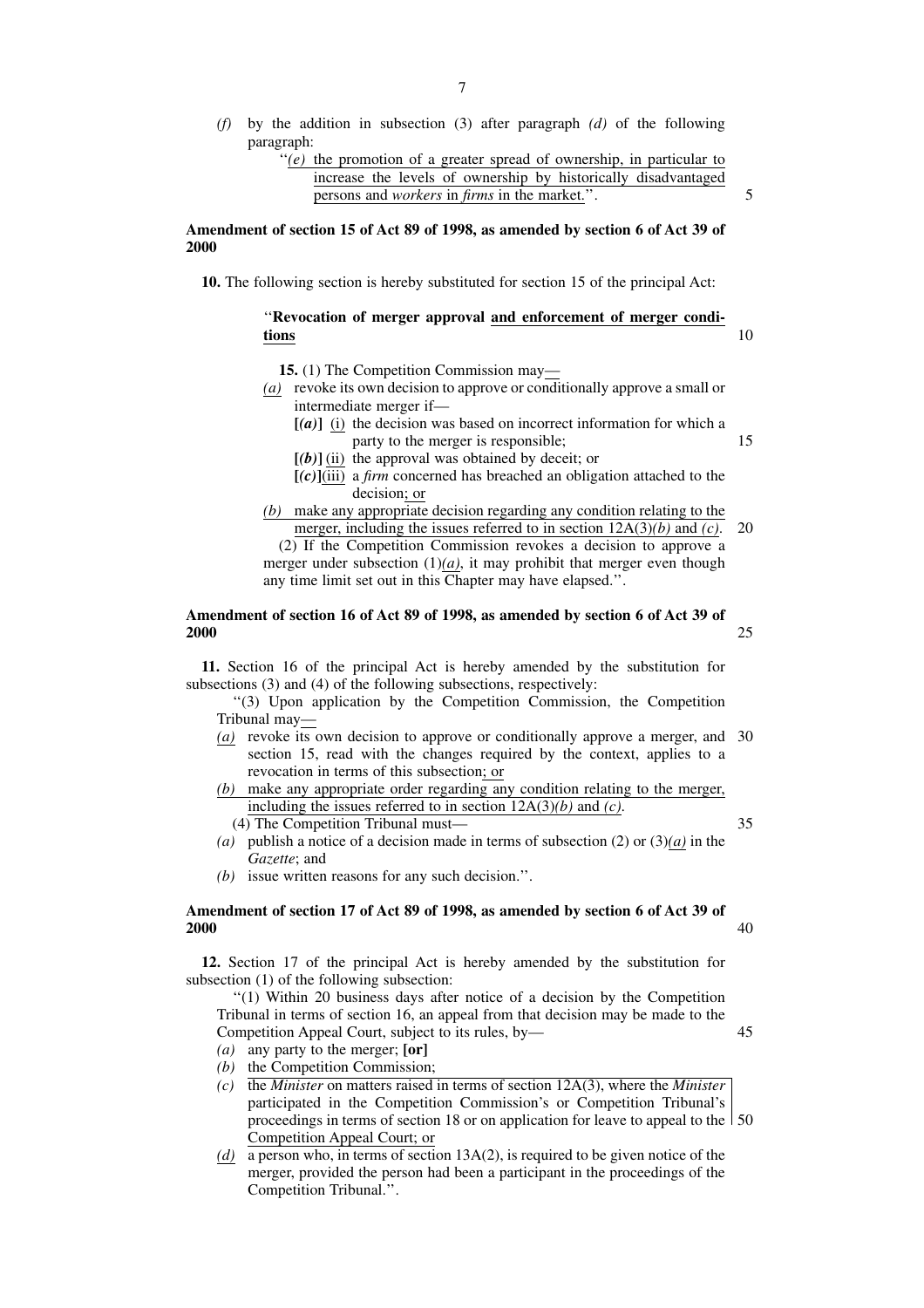#### **Insertion of section 18A in Act 89 of 1998**

**13.** The following section is hereby inserted after section 18 of the principal Act:

''**Intervention in merger proceedings involving** *foreign acquiring firm* 18A. (1) The President must constitute a Committee which must be responsible for considering in terms of this section whether the implementation of a merger involving a *foreign acquiring firm* may have an adverse effect on the national security interests of the Republic. (2) The Committee contemplated in subsection (1) must consist of such Cabinet Members and other public officials as may be determined and appointed by the President. (3) The President must identify and publish in the *Gazette* a list of national security interests of the Republic, including the markets, industries, *goods or services*, sectors or regions in which a merger involving a *foreign acquiring firm* must be notified to the committee referred to in subsection (1), in terms of subsection (6). (4) In determining what constitutes national security interests for purposes of *this Act*, the President must take into account all relevant factors, including the potential impact of a merger transaction— *(a)* on the Republic's defence capabilities and interests; *(b)* on the use or transfer of sensitive technology or know-how outside of the Republic; *(c)* on the security of infrastructure, including processes, systems, facilities, technologies, networks, assets and services essential to the health, safety, security or economic well-being of citizens and the effective functioning of government; *(d)* on the supply of important *goods or services* to citizens, or the supply of *goods or services* to government; *(e)* to enable foreign surveillance or espionage, or hinder current or future intelligence or law enforcement operations; *(f)* on the Republic's international interests, including foreign relationships; *(g)* to enable or facilitate the activities of illicit actors, such as terrorists, terrorist organisations or organised crime; and *(h)* on the economic and social stability of the Republic. (5) The President must issue regulations governing— *(a)* the notification, processes, procedure and timeframes to be followed by the Committee referred to in subsection (1) when performing its functions under this section; and *(b)* access to information concerning the merger, including *confidential information*. (6) A *foreign acquiring firm* which is required to notify the Competition Commission in terms of section 13A(1) of an intended merger must, prior to the notification of the merger to the Competition Commission, first file a notice with the Committee referred to in subsection (1) in the *prescribed* form and manner if the merger relates to the list of national security interests of the Republic as identified by the President in terms of subsection  $(3)$ . (7) Within 60 days of receipt by the Committee referred to in subsection 5 10 15 20 25 30 35 40 45

(1) of a notice in terms of subsection (6), or such further period which the President may agree to, on good cause show, the Committee must consider and decide on whether the merger involving a *foreign acquiring firm* may have an adverse effect on the national security interests of the Republic identified by the President in terms of subsection (3). 50

(8) The Committee referred to in subsection (1) may take into account other relevant factors, including whether the *foreign acquiring firm* is a *firm* controlled by a foreign government. 55

(9) During its consideration of a merger in terms of this section, the Committee may consult and seek the advice of the Competition Commission or any other relevant *regulatory authority* or public institution.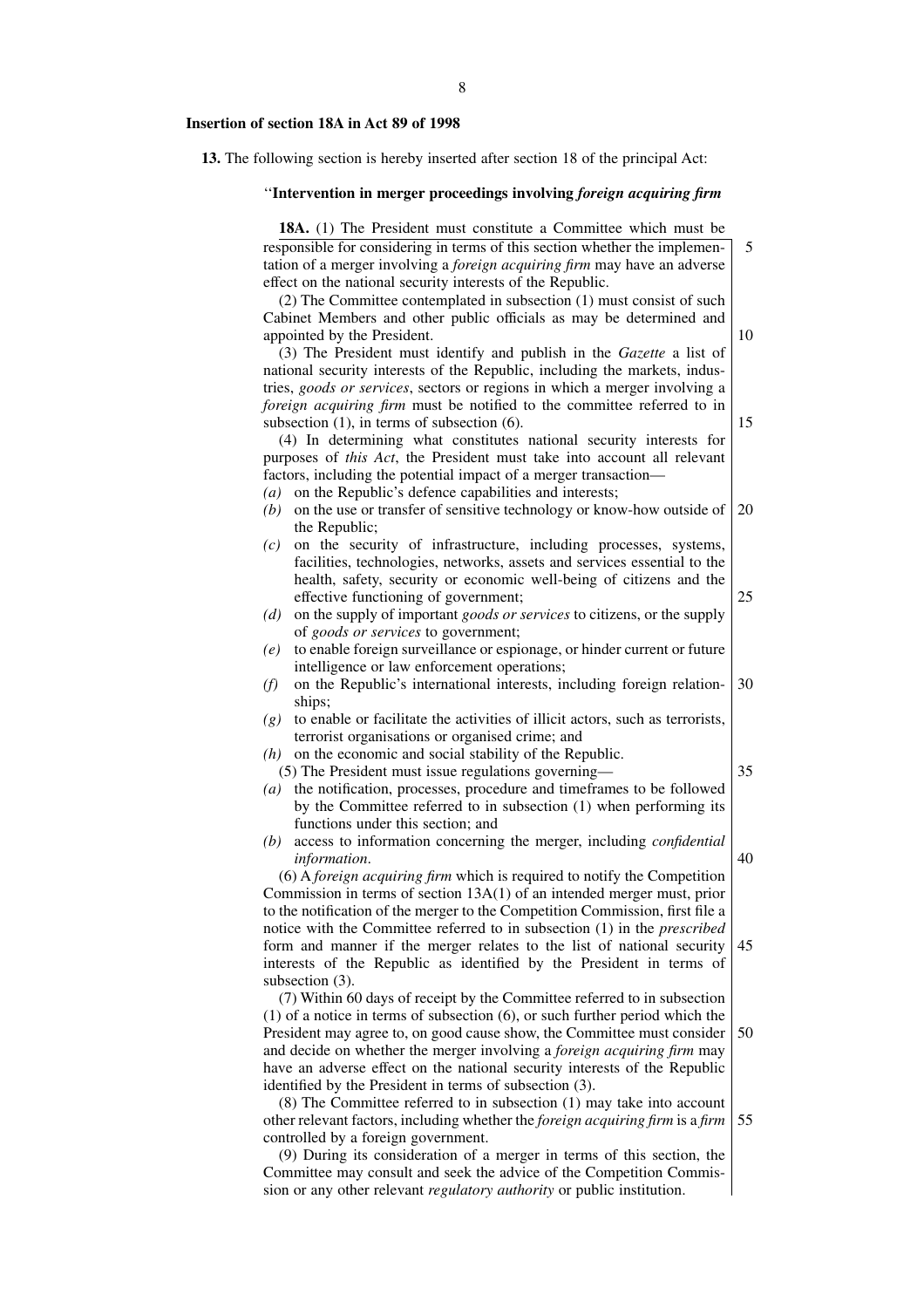(10) Following the decision contemplated in subsection (7), the *Minister* must, within the *prescribed* time period—

- *(a)* publish a notice in the *Gazette* of the decision—
	- (i) to prohibit the implementation of the merger; or
	- (ii) to permit notification of the merger to the Competition Commission with or without conditions; and 5

*(b)* submit the Committee's report and decision to the National Assembly.

(11) The Competition Commission may not make a decision in terms of section  $13(5)(b)$  or  $14(1)(b)$ , and the Competition Tribunal may not make an order in terms of section 16(2), where the *Minister* has published a notice in the *Gazette* prohibiting the implementation of the merger on national security grounds. 10

(12) The President may delegate any power or function conferred on him or her under subsection (3) or (4) to any Cabinet Member.''.

#### **Amendment of section 19 of Act 89 of 1998, as amended by section 7 of Act 39 of** 15 **2000**

**14.** Section 19 of the principal Act is hereby amended by the substitution for subsection (2) of the following subsection:

''(2) The Competition Commission consists of the Commissioner and **[one]** two or more Deputy Commissioners, appointed by the *Minister* in terms of *this Act*.''. 20

#### **Amendment of section 21 of Act 89 of 1998, as amended by section 8 of Act 39 of 2000**

**15.** Section 21 of the principal Act is hereby amended—

*(a)* by the insertion in subsection (1) after paragraph *(g)* of the following paragraphs:

25

30

- "(gA) initiate and conduct market inquiries in terms of Chapter 4A;
- *(g*B*)* conduct impact studies in terms of section 21A;
- *(g*C*)* grant or refuse applications for leniency in terms of section 49E;
- *(g*D*)* develop a policy regarding the granting of leniency to any *firm* contemplated in section 50;
- *(g*E*)* issue guidelines in terms of section 79; and
	-
- *(g*F*)* issue advisory opinions in terms of section 79A;''; and
- *(b)* by the substitution in subsection (3) for the words preceding paragraph *(a)* of the following words:

''The *Minister* must table in **[the National Assembly]** Parliament any 35 report submitted in terms of subsection  $(1)(k)$  or section  $43E(1)$ , and any report submitted in terms of subsection (2) if that report deals with a substantial matter relating to the purposes of *this Act*—''.

#### **Insertion of section 21A in Act 89 of 1998**

**16.** The following section is hereby inserted after section 21 of the principal Act: 40

#### ''**Impact Studies**

**21A.** (1) The Competition Commission may study the impact of any decision, ruling or judgment of the Commission, the Competition Tribunal or the Competition Appeal Court.

(2) The Commission may request information from any *firm* in order to compile its impact study report. 45

(3) The Commission must submit its report to the *Minister* and publish its report in the *Gazette* within 15 business days after submitting it to the *Minister*.

(4) The *Minister* must table in the National Assembly any impact study report within 10 business days after receiving the report from the Commission and, if Parliament is not sitting, within 10 business days after the commencement of the next sitting. 50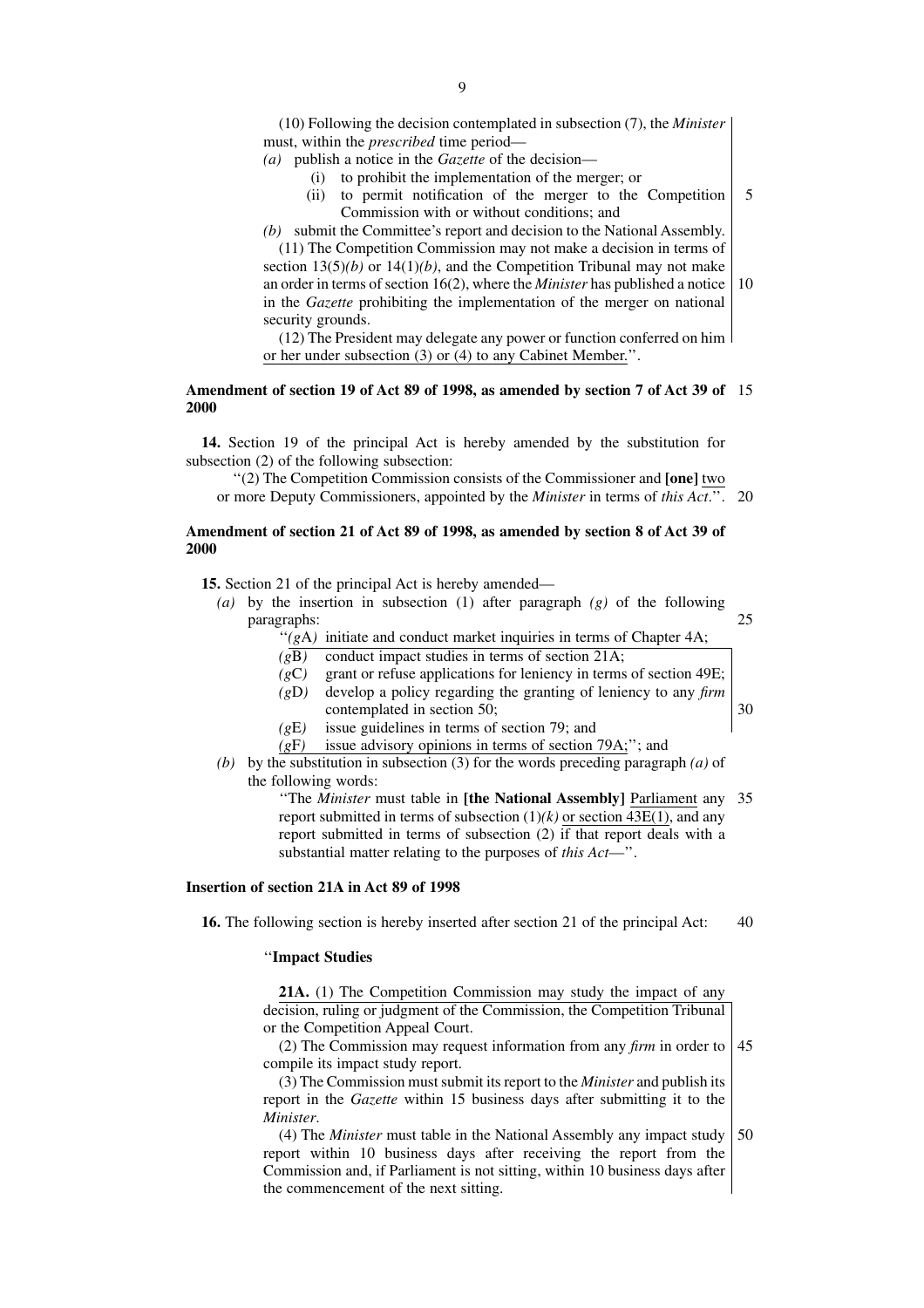| publication of its report.                                                                                                                                                       |    |
|----------------------------------------------------------------------------------------------------------------------------------------------------------------------------------|----|
| $(6)$ A <i>firm</i> that receives a request for information in terms of subsection<br>(2) may lodge an objection with the Competition Tribunal within 20                         | 5  |
| business days of receiving the request.                                                                                                                                          |    |
| (7) The Competition Tribunal must determine the objection referred to in                                                                                                         |    |
| subsection (6) and may make any appropriate order after having considered                                                                                                        |    |
| all relevant information, including-                                                                                                                                             |    |
| the nature and extent of the information requested;<br>(a)                                                                                                                       | 10 |
| the purpose and scope of the impact study;<br>(b)                                                                                                                                |    |
| the relevance of the information requested to the impact study.".<br>(c)                                                                                                         |    |
| Amendment of section 22 of Act 89 of 1998                                                                                                                                        |    |
| 17. Section 22 of the principal Act is hereby amended by the insertion after subsection                                                                                          |    |
| (3) of the following subsections:                                                                                                                                                | 15 |
| "(3A) The Commissioner, after consultation with the <i>Minister</i> , may determine a                                                                                            |    |
| policy regarding the delegation of authority in the Competition Commission in                                                                                                    |    |
| order to facilitate administrative and operational efficiency.                                                                                                                   |    |
| (3B) The delegation of authority referred to in subsection (3A) may—                                                                                                             |    |
| (a) provide for the delegation to a Deputy Commissioner or another staff member<br>of the Commission of-                                                                         | 20 |
| any of the Commissioner's powers, functions or duties conferred or<br>(i)                                                                                                        |    |
| imposed upon the Commissioner under this Act, except those referred                                                                                                              |    |
| to in sections 24 and $25(1)(b)$ ; and                                                                                                                                           |    |
| any of the Competition Commission's powers, functions or duties<br>(ii)                                                                                                          | 25 |
| conferred or imposed upon the Commission under this Act, except                                                                                                                  |    |
| those referred to in section 15; and                                                                                                                                             |    |
| $(b)$ in appropriate circumstances, include the power to sub-delegate a delegated                                                                                                |    |
| power.                                                                                                                                                                           | 30 |
| (3C) The Commissioner may-<br>delegate only in terms of the policy on delegations of authority;<br>(a)                                                                           |    |
| delegate either to a specific individual or the incumbent of a specific post;<br>(b)                                                                                             |    |
| delegate subject to any conditions or restrictions that are deemed fit;<br>(c)                                                                                                   |    |
| withdraw or amend a delegation made in terms of the policy on delegations of<br>(d)                                                                                              |    |
| authority;                                                                                                                                                                       | 35 |
| withdraw or amend any decision made by a person who exercises a power or<br>(e)                                                                                                  |    |
| performs a function or duty delegated in terms of the policy on delegations of                                                                                                   |    |
| authority.                                                                                                                                                                       |    |
| (3D) A delegation in terms of the delegations of authority policy-                                                                                                               |    |
| must be in writing, unless it is impracticable in the circumstances;<br>$\left( a\right)$<br>does not limit or restrict the competence of the Commissioner to exercise or<br>(b) | 40 |
| perform any power, function or duty that has been delegated;                                                                                                                     |    |
| does not divest the Commissioner of the responsibility concerning the<br>(c)                                                                                                     |    |
| exercise of the power or performance of the delegated duty; and                                                                                                                  |    |
| is subject to the limitations, conditions and directions that the policy on $ 45 $<br>(d)                                                                                        |    |
| delegations of authority imposes.".                                                                                                                                              |    |
| Amendment of section 23 of Act 89 of 1998                                                                                                                                        |    |
|                                                                                                                                                                                  |    |
| 18. Section 23 of the principal Act is hereby amended by the substitution for<br>subsection (2) of the following subsection:                                                     |    |

''(2) The *Minister* must designate— *(a)* a Deputy Commissioner to perform the functions of the Commissioner whenever—

**[***(a)***]** (i) the Commissioner is unable for any reason to perform the functions of the Commissioner; or

- **[***(b)***]**(ii) the office of Commissioner is vacant; and
- *(b)* one or more full-time or part-time Deputy Commissioners who are responsible for conducting market inquiries.''.

(5) Sections 44 and 45A, read with the changes required by the context, apply to the Commission's request for information from a *firm* and the

- 50
- 
- 
- 
- 55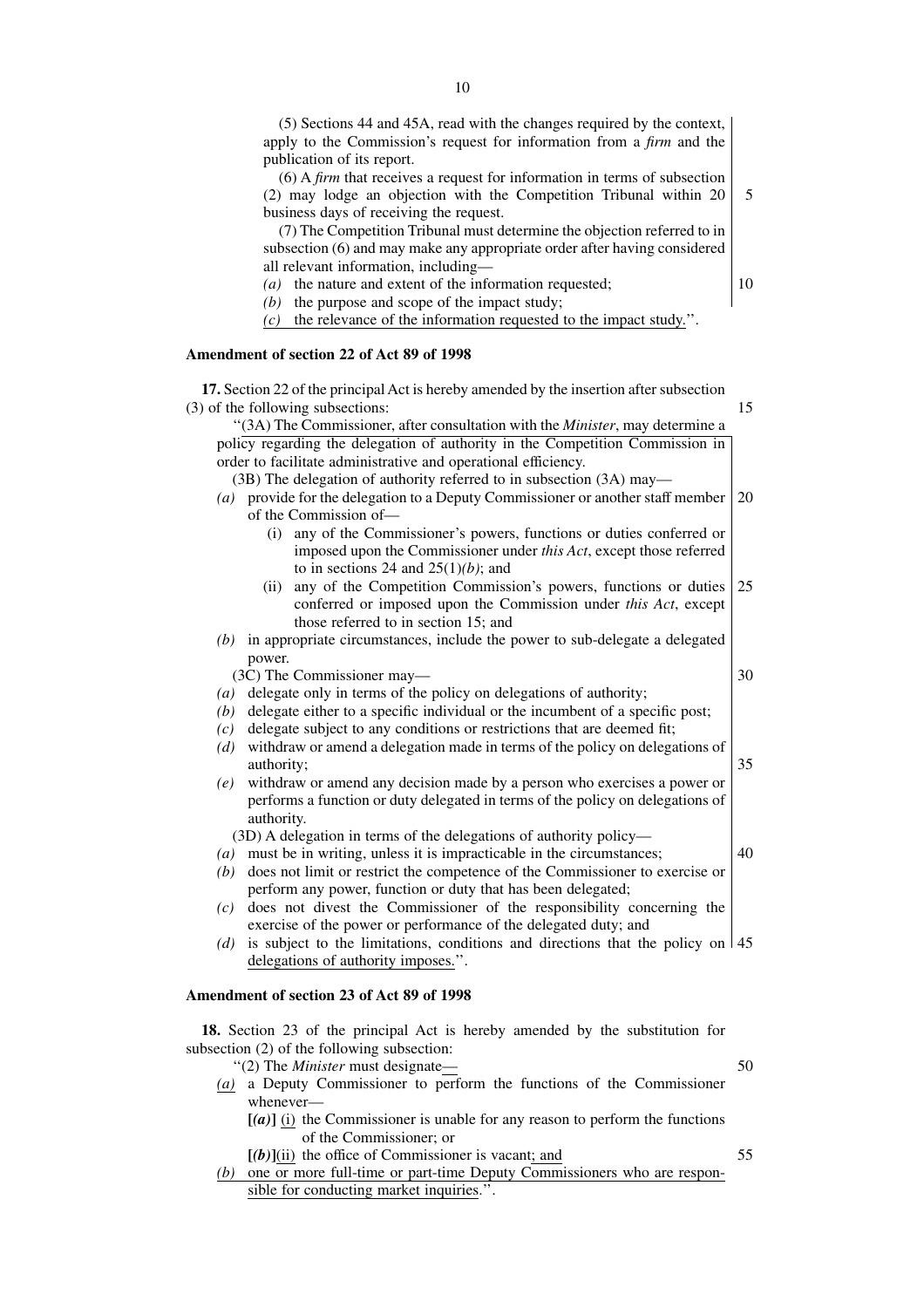#### **Substitution of section 25 of Act 89 of 1998**

**19.** The following section is hereby substituted for section 25 of the principal Act:

#### ''**Staff of Competition Commission**

**25.** (1) The Commissioner may—

- *(a)* appoint staff, or contract with other persons, to assist the Competition Commission in carrying out its functions; and 5
- *(b)* in consultation with the *Minister* and the Minister of Finance, determine the remuneration, allowances, benefits, and other terms and conditions of **[appointment]** employment of each member of the staff.

(2) Subject to the provisions of *this Act*, the Commissioner may 10 designate a staff member of the Competition Commission who has suitable qualifications or experience, to appear on behalf of the Commission in any court of law.''.

#### **Amendment of section 26 of Act 89 of 1998, as amended by section 10 of Act 39 of 2000** 15

**20.** Section 26 of the principal Act is hereby amended by the substitution for subsection (2) of the following subsection:

''(2) *(a)* The Competition Tribunal consists of a Chairperson and not less than three, but not more than **[ten]** 14, other women or men appointed by the President, on a full or part-time basis, on the recommendation of the *Minister*, from among 20 persons nominated by the *Minister* either on the *Minister's* initiative or in response to a public call for nominations, and any other person appointed in an acting capacity in terms of paragraph *(b)*.

*(b)* The *Minister*, after consultation with the Chairperson of the Competition Tribunal, may appoint one or more persons who meet the requirements of section 28, as acting part-time members of the Competition Tribunal for such a period as the *Minister* may determine. 25

*(c)* The *Minister* may re-appoint an acting member at the expiry of that member's term of office.

*(d)* Sections 30 to 34 and 54 to 55, read with the changes required by the context, 30 apply to acting members of the Competition Tribunal.''.

#### **Amendment of section 31 of Act 89 of 1998, as amended by section 12 of Act 39 of 2000**

**21.** Section 31 of the principal Act is hereby amended—

*(a)* by the substitution for subsection (2) of the following subsection— ''(2) When assigning a matter in terms of subsection (1), the Chairperson must—

35

- *(a)* ensure that at least one member of the panel is a person who has legal training and experience; **[and]**
- *(b)* ensure that no more than one member of the panel is an acting 40 member appointed in terms of section 23(2)*(b)*; and
- *(c)* designate a member of the panel to preside over the panel's proceedings.''; and
- *(b)* by the substitution for subsection (5) of the following subsection:

''(5) **[If the Competition Tribunal may extend or reduce a** 45 *prescribed* **period in terms of** *this Act***, the]** The Chairperson of the Competition Tribunal, or another member of the Tribunal assigned by the Chairperson, sitting alone, may make an order of an interlocutory nature that, in the opinion of the Chairperson, does not warrant being heard by a panel comprised of three members, including— 50

- *(a)* extending or reducing **[that period]** a *prescribed* period in terms of *this Act*; **[or]**
- *(b)* condoning late performance of an act that is subject to **[that period]** a *prescribed* period in terms of *this Act*;
- *(c)* granting access to information contemplated in sections 44 to 45A 55and any conditions that must be attached to the access order; and *(d)* compelling discovery of documents.''.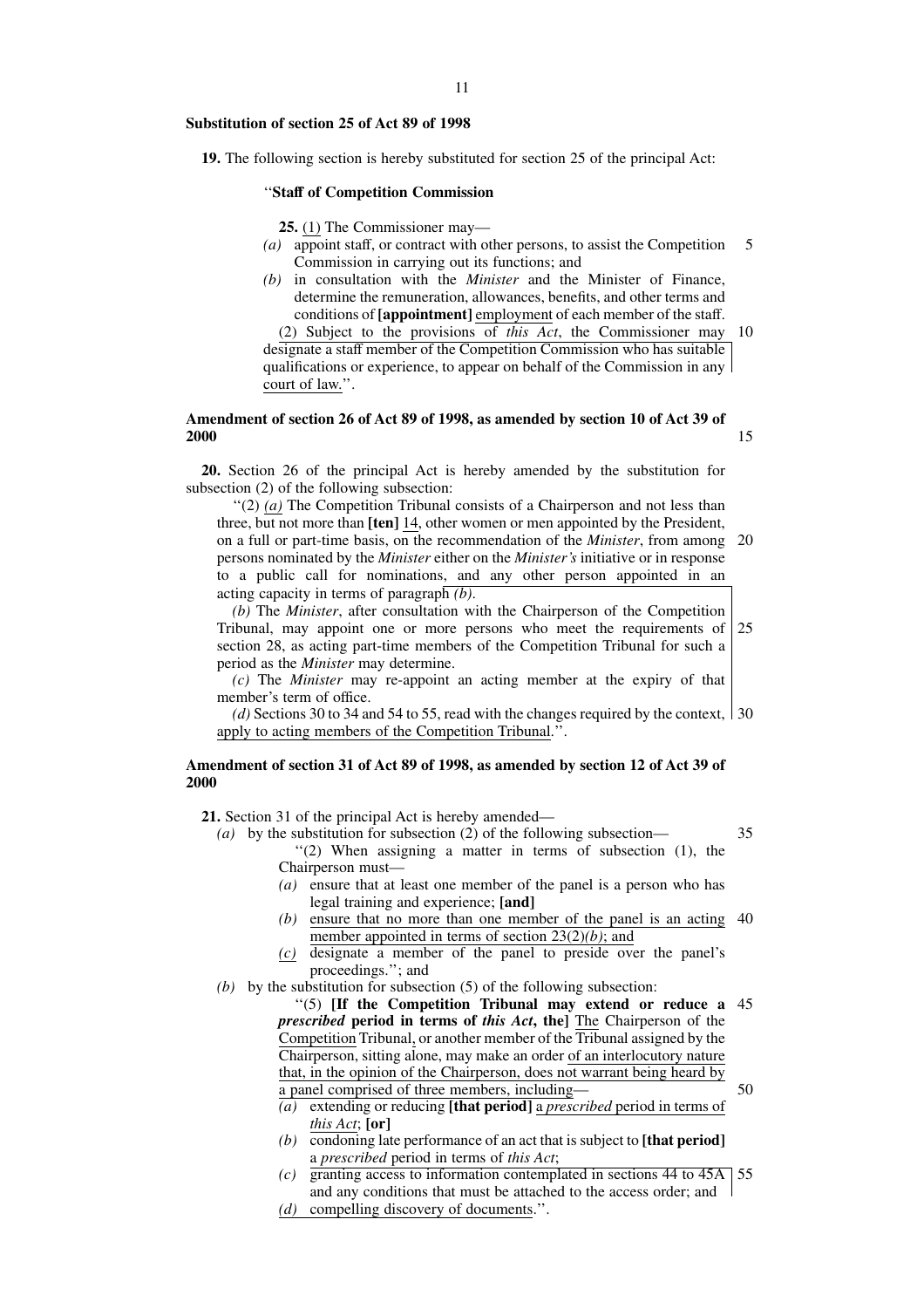#### **Substitution of section 43A of Act 89 of 1998, as amended by section 6 of Act 1 of 2009**

**22.** The following section is hereby substituted for section 43A of the principal Act:

#### ''**Interpretation and Application of this Chapter**

**43A.** (1) In this Chapter, ''market inquiry'' means a formal inquiry in respect of the general state of competition, the levels of concentration in and structure of a market for particular *goods or services*, without necessarily referring to the conduct or activities of any particular named *firm*. 5

(2) An adverse effect on competition is established if any feature, or 10 combination of features, of a market for *goods or services*impedes, restricts or distorts competition in that market.

(3) Any reference to a feature of a market for *goods or services* includes—

- *(a)* the structure of that market or any aspect of that structure, including: 15
	- (i) the level and trends of concentration and ownership in the market;
		- (ii) the barriers to entry in the market, the regulation of the market, including the instruments in place to foster transformation in the market and past or current advantage that is not due to the *respondent's* own commercial efforts or investment, such as direct or indirect state support for a *firm* or *firms* in the market; 20
- *(b)* the outcomes observed in the market, including—
	- (i) levels of concentration and ownership;
		- (ii) prices, customer choice, the quality of *goods or services* and innovation; 25
		- (iii) employment;
		- (iv) entry into and exit from the market;

(v) the ability of national industries to compete in international markets;

- 30
- *(c)* conduct, whether in or outside the market which is the subject of the inquiry, by a *firm* or *firms* that supply or acquire *goods or services* in the market concerned;
- *(d)* conscious parallel or co-ordinated conduct by two or more *firms* in a concentrated market without the *firms* having an agreement between or among themselves; or 35
- *(e)* conduct relating to the market which is the subject of the inquiry of any customers of *firms* who supply or acquire *goods or services*.''.

#### **Amendment of section 43B of Act 89 of 1998, as amended by section 6 of Act 1 of 2009** 40

**23.** Section 43B of the principal Act is hereby amended—

*(a)* by the substitution for the heading of the following heading:

# ''**Initiating and conducting market inquiries**'';

- *(b)* by the substitution for subsection (1) of the following subsection:
	- $''(1)$  (a) The Competition Commission, acting within its functions set 45 out in section 21(1), **[and on its own initiative, or in response to a request from the** *Minister***.** I may conduct a market inquiry at any time, subject to subsections (2) to  $[(4)]$  (7)—
	- (i) if it has reason to believe that any feature or combination of features of a market for any *goods or services* **[prevents]** impedes, distorts 50 or restricts competition within that market; or
	- (ii) to achieve the purposes of *this Act*.

*(b)* The *Minister* may, after consultation with the Competition Commission and after consideration of the factors in paragraph *(a)* (i) and (ii), require the Competition Commission to conduct a market 55inquiry contemplated in paragraph *(a)* during a specified period.'';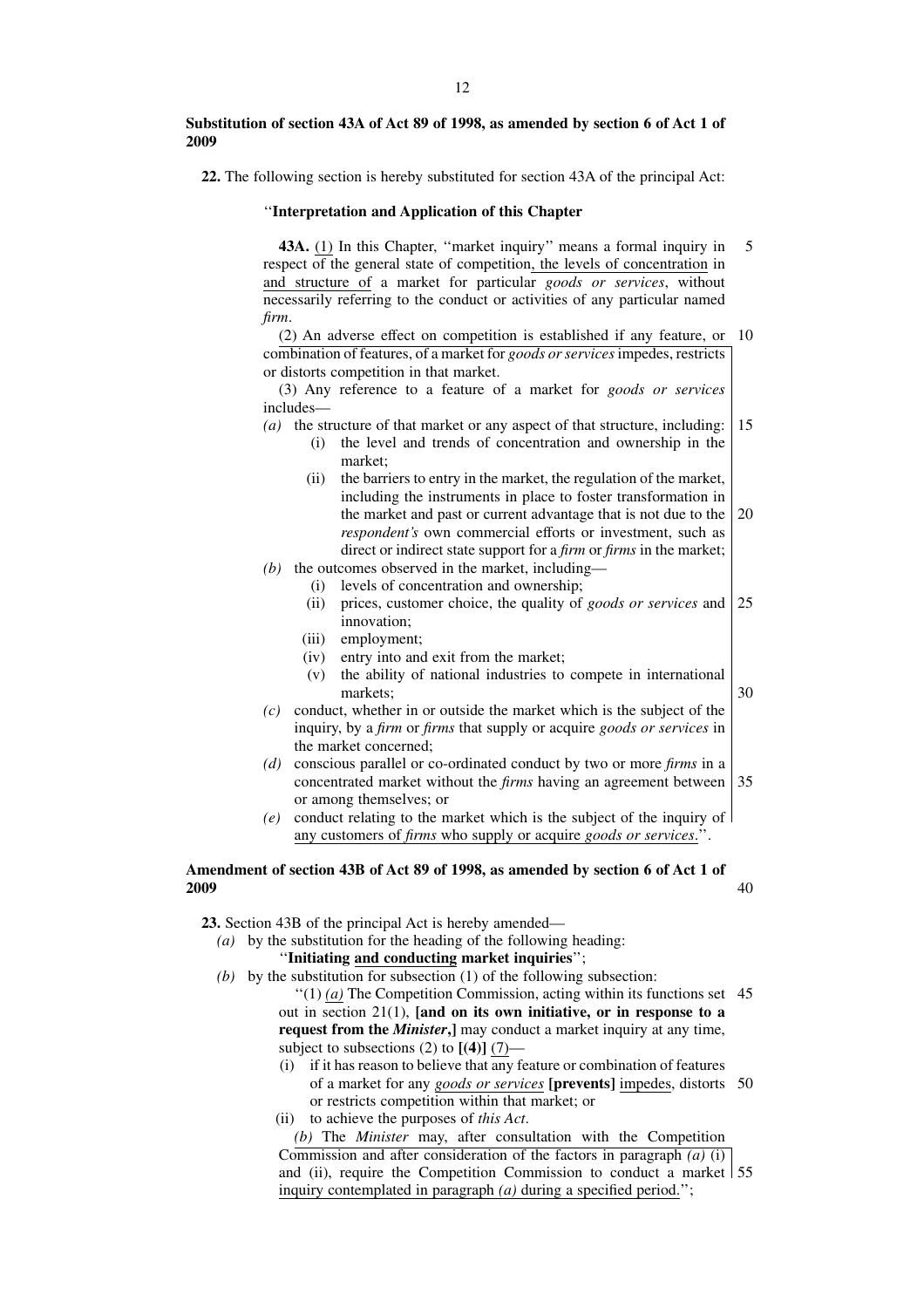*(c)* by the substitution for subsection (2) of the following subsection:

''(2) The Competition Commission must, at least 20 business days before the commencement of a market inquiry, publish a notice in the *Gazette* announcing the establishment of the market inquiry, setting out the terms of reference for the market inquiry and inviting members of the public to provide **[information]** written representations to the market inquiry.''; 5

*(d)* by the insertion after subsection (2) of the following subsections:

''(2A) Before publishing the notice referred to in subsection (2), the Competition Commission must notify and consult with the relevant 10 *regulatory authority* if the intended market inquiry will investigate a sector over which the *regulatory authority* has jurisdiction in terms of any public regulation.

(2B) The Competition Commission must appoint a Deputy Commissioner referred to in section 23(2)*(b)* to chair a market inquiry and may appoint one or more additional suitably qualified persons to the panel that conducts the market inquiry.''; 15

- *(e)* by the insertion in subsection (3) after paragraph *(c)* of the following paragraph:
	- " $(cA)$  Sections 49A(1), 52(2), 52(2A), 52(3), 55 and 56, read with the 20 changes required by the context, apply to the conduct of a market inquiry, but for the purposes of this section, a reference in any of those sections to the Competition Tribunal, Chairperson of the Competition Tribunal or to a person ''presiding at a hearing'' must be regarded as referring to the Competition Commission.''; 25
- *(f)* by the insertion after subsection (3) of the following subsection:
	- ''(3A) For purposes of this Chapter—
		- (a) the Competition Commission may, within 20 business days of receipt of information claimed as confidential in terms of section 44(1), determine whether or not the information is *confidential information*; 30
		- *(b)* if the Competition Commission determines that the information is confidential, it may, within five business days, make an appropriate determination concerning access to that information by any person;
		- *(c)* before making the decision in paragraph *(a)* or *(b)*, the Competition Commission must give the party claiming the information to be confidential, notice of its intention to make its determination and consider the representations, if any, made to it by that person; 35
		- *(d)* any person aggrieved by the determination of the Competition Commission in terms of subsections (1) or (2) may within 10 business days of the determination, appeal against the determination to the Competition Tribunal.''; 40
- $(g)$  by the substitution for subsection  $(4)$  of the following subsection:

''(4) *(a)* The terms of reference required in terms of subsection (2) must include, at a minimum, a statement of the scope of the inquiry, and 45 the time within which it is expected to be completed, which period may not exceed 18 months.

*(b)* The Competition Commission may apply to the *Minister* to extend for a reasonable period, the completion of a market inquiry beyond the period referred to in paragraph *(a)*.''; and

*(h)* by the substitution for subsection  $(6)$  of the following subsection:

''(6) **[The]** Subject to subsections (4) and (5), the Competition Commission must complete a market inquiry by publishing a report contemplated in **[section 43C]** sections 43D and 43E, within the time set out in the terms of reference **[contemplated]** referred to in subsection 55 $(2).$ ".

# **Repeal of section 43C of Act 89 of 1998**

**24.** Section 43C of the principal Act is hereby repealed.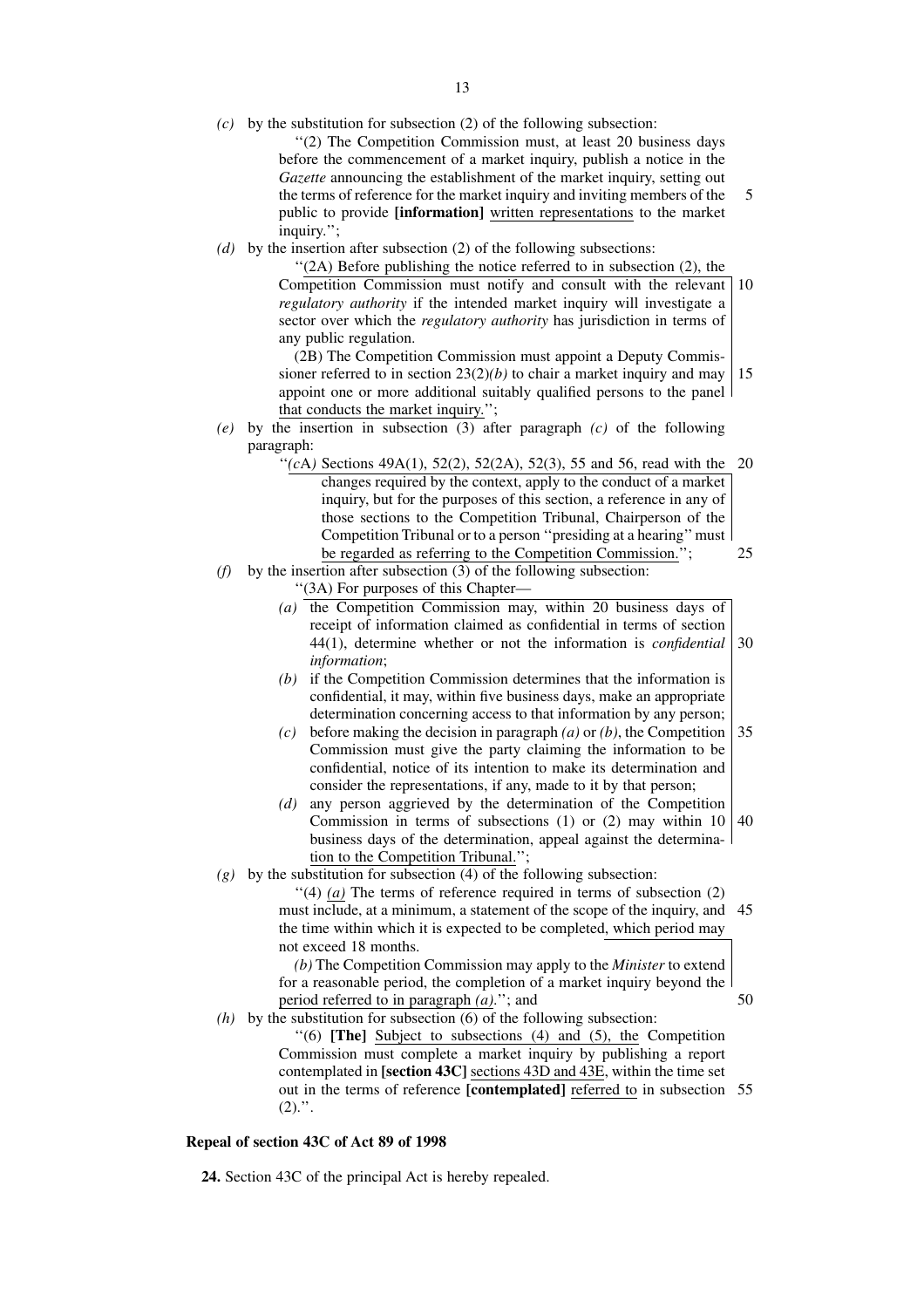#### **Insertion of sections 43C to 43G in Act 89 of 1998**

**25.** The following sections are hereby inserted after section 43B of the principal Act:

#### ''**Matters to be decided at market inquiry**

|         |  |  |  |  | <b>43C.</b> (1) In a market inquiry, the Competition Commission must      |  |
|---------|--|--|--|--|---------------------------------------------------------------------------|--|
| decide— |  |  |  |  |                                                                           |  |
|         |  |  |  |  | (a) whether any feature, including structure and levels of concentration, |  |

- of each relevant market for any *goods or services* impedes, restricts or distorts competition within that market; and
- *(b)* on the procedures to be followed at the market inquiry.

(2) In making its decision in terms of subsection  $(1)(a)$ , the Competition Commission must have regard to the impact of the adverse effect on competition on *small and medium businesses*, or *firms* controlled or owned by historically disadvantaged persons. 10

(3) If the Competition Commission decides that there is an adverse effect on competition, it must determine—

15

5

- *(a)* the action that must be taken in terms of section 43D;
- *(b)* whether it must make recommendations to any Minister, *regulatory authority* or affected *firm* to take action to remedy, mitigate or prevent the adverse effect on competition;
- *(c)* if any action must be taken in terms of paragraph *(b)*, the action that must be taken in respect of what must be remedied, mitigated or prevented. 20

(4) In determining the matters in subsection (3), the Competition Commission must have regard to the need to achieve as comprehensive a solution as is reasonable and practicable. 25

#### **Duty to remedy adverse effects on competition**

**43D.** (1) Subject to the provisions of any law, the Competition Commission may, in relation to each adverse effect on competition, take action to remedy, mitigate or prevent the adverse effect on competition.

(2) The action taken in terms of subsection (1) may include a recommendation by the Competition Commission to the Competition Tribunal in terms of section 60(2)*(c)*. 30

(3) The decision of the Competition Commission in terms of subsection (1) must be consistent with the decisions of its report unless there has been a material change in circumstances since the preparation of the report or the Competition Commission has a justifiable reason for deciding differently. 35

(4) Any action in terms of subsection (1) must be reasonable and practicable, taking into account relevant factors, including—

- *(a)* the nature and extent of the adverse effect on competition;
- *(b)* the nature and extent of the remedial action;
- *(c)* the relation between the adverse effect on competition and the remedial action;
- *(d)* the likely effect of the remedial action on competition in the market that is the subject of the market inquiry and any related markets;
- *(e)* the availability of less restrictive means to remedy, mitigate or prevent the adverse effect on competition; and 45
- *(f)* any other relevant factor arising from any information obtained by the Competition Commission during the market inquiry.

# **Outcome of market enquiry**

**43E.** (1) Upon completing a market inquiry, the Competition Commission must publish a report of the inquiry in the *Gazette*, and must submit the report to the *Minister* with recommendations, which may include, but are not limited to— 50

*(a)* recommendations for new or amended policy, legislation or regulations; and 55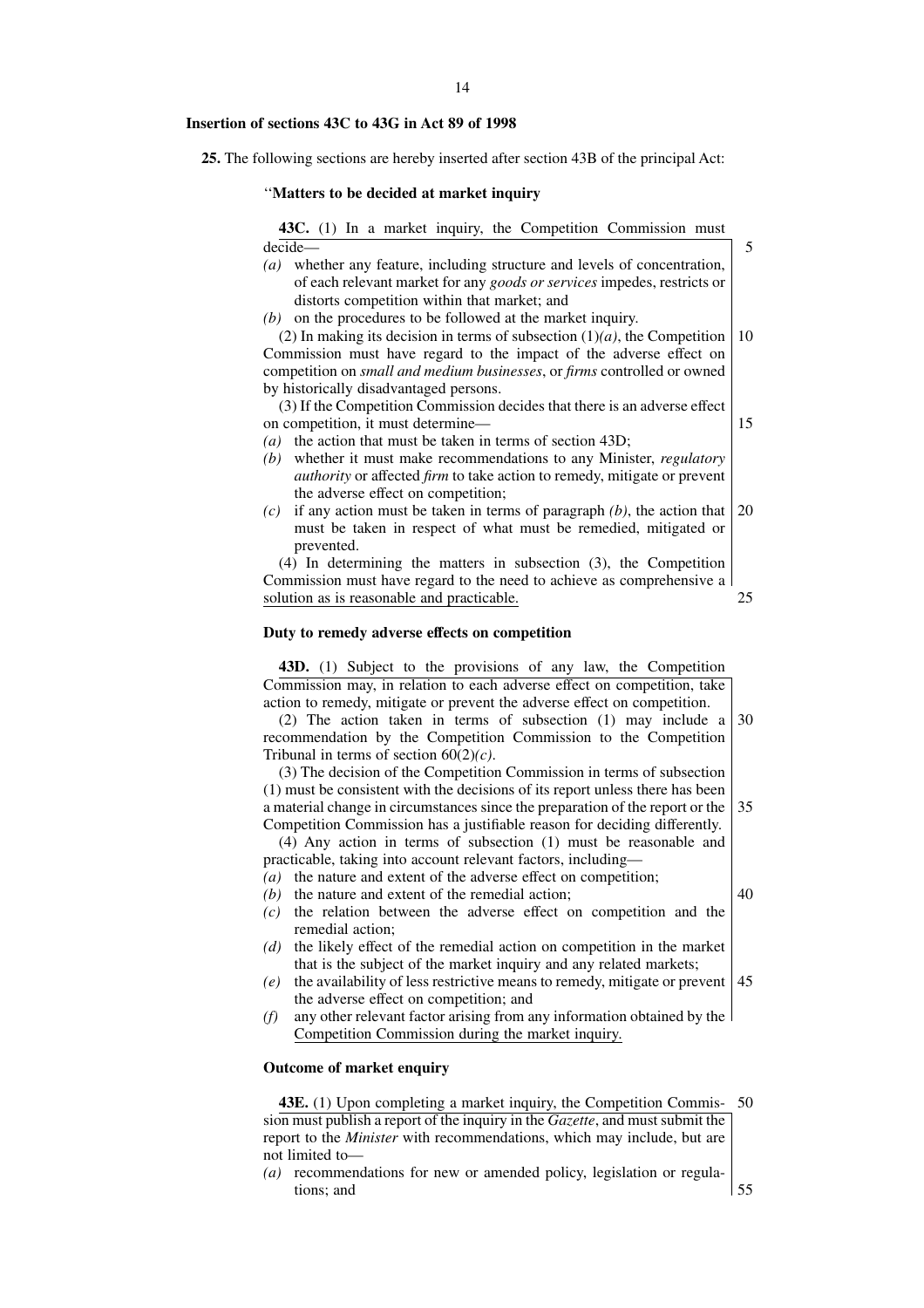(2) Section 21(3), read with the changes required by the context, applies to a report to the *Minister* in terms of subsection (1).

(3) On the basis of information obtained during a market inquiry, the Competition Commission may— 5

- *(a)* initiate a complaint and enter into a consent order with any respondent, in accordance with section 49D, with or without conducting any further investigation;
- *(b)* initiate a complaint against any *firm* for further investigation, in accordance with Part C of Chapter 5; 10
- *(c)* initiate and refer a complaint directly to the Competition Tribunal without further investigation:
- *(d)* take any other action within its powers in terms of *this Act* recommended in the report of the market inquiry; or 15
- *(e)* take no further action.

(4) Before the completion of the market inquiry, the Competition Commission must take appropriate steps to communicate, and where necessary on a confidential basis, to any person who is materially affected by any provisional finding, decision, remedial action or recommendation of the market inquiry in terms of this section and call for comments from them. 20

(5) The Competition Commission must have regard to any further information or submissions received in terms of subsection (4) when deciding the action or making the recommendation in terms of section 25 43D(1) and (2).

# **Appeals against decisions made under this Chapter**

**43F.** (1) The *Minister*, or any person referred to in section 43G(1) who is materially and adversely affected by the determination of the Competition Commission in terms of section 43D, may, within the *prescribed* period, appeal against that determination to the Competition Tribunal in accordance with the Rules of the Competition Tribunal. 30

(2) In determining an appeal in terms of subsection (1), the Competition Tribunal may—

- *(a)* confirm the determination of the Competition Commission;
- *(b)* amend or set aside the determination, in whole or in part; or
- *(c)* make any determination or order that is appropriate in the circumstances.

(3) If the Competition Tribunal sets aside the decision of the Competition Commission, in whole or in part, it may remit the matter, or part of the matter, to the Competition Commission for further inquiry in terms of this Chapter. 40

(4) Any remittal to the Competition Commission in terms of subsection (3) must be completed within six months from the date of the order of the Competition Tribunal.

(5) The Competition Tribunal may, on good cause shown, extend the period referred to in subsection (4) for one further period of six months.

(6) Any person referred to in subsection (1) who is aggrieved by a determination or order of the Competition Tribunal in terms of subsection (2) may appeal against that determination or order to the Competition 50 Appeal Court.

#### **Participation in and representations to market inquiry**

**43G.** (1) In accordance with the procedures adopted by the inquiry, the following persons may participate in a market inquiry—

- *(a) firms* in the market that is the subject of the inquiry;
- *(b)* any *registered trade union* that represents a substantial number of employees or the employees or representatives of the employees if there are no *registered trade unions* at the *firms* referred to in paragraph *(a)*;

35

55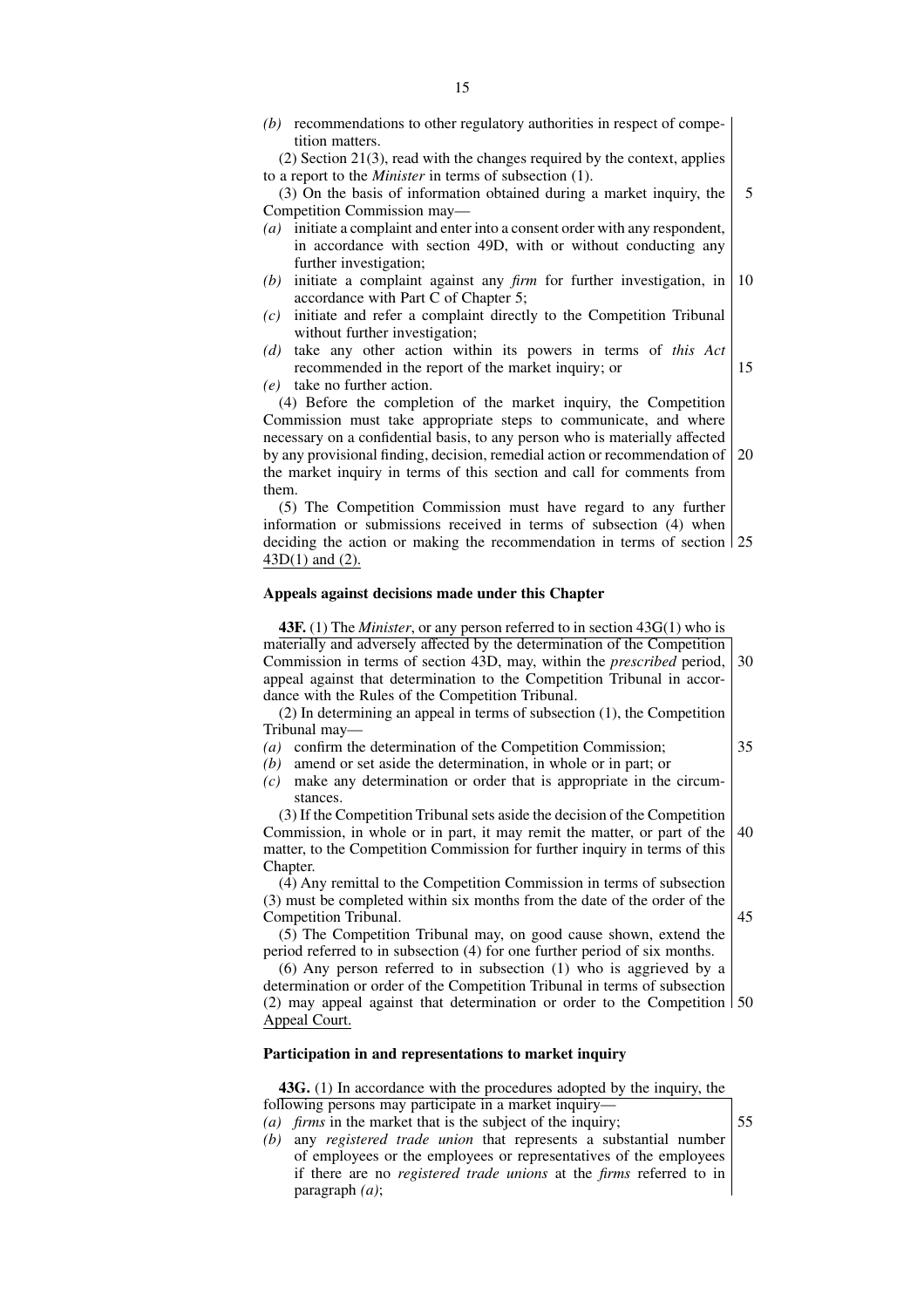- *(c)* officials and staff of the Competition Commission or witnesses, who in the opinion of the Commission, would substantially assist with the work of the inquiry;
- *(d)* a *regulatory authority* referred to in section 82(1);
- *(e)* the *Minister*;
- *(f)* at the request of the *Minister*, any Minister responsible for the sector that includes, or is materially affected by, the market that is the subject of the inquiry; and
- *(g)* any other person—
	- (i) who has a material interest in the market inquiry;
	- (ii) whose interest is, in the opinion of the Competition Commission, not adequately represented by another participant; and
	- (iii) who would, in the opinion of the Competition Commission, substantially assist with the work of the inquiry.

(2) Subject to the procedures and time periods adopted for the inquiry, any person may make representations to the market inquiry on any issue related to the terms of reference published in terms of section 43B(2). 15

(3) Subject to the procedures and time periods adopted for the inquiry, participants referred to in subsection (1) may be required to respond to surveys and questionnaires, requests for information and submissions 20 issued by the Commission.''.

# **Amendment of section 44 of Act 89 of 1998, as substituted by section 15 of Act 39 of 2000**

**26.** Section 44 of the principal Act is hereby amended—

- *(a)* by the substitution for subsection (2) of the following subsection: ''(2) From the time information comes into the possession of the Competition Commission, Competition Tribunal or *Minister* until a final determination has been made concerning that information, the Commission, Tribunal and *Minister* must treat as confidential, any information that is the subject of a claim in terms of this section.' 25 30
- *(b)* by the substitution for subsection (3) of the following subsection: ''(3) In respect of information submitted to the Competition Commis
	- sion, the Competition Commission may—
	- *(a)* determine whether the information is *confidential information*; and
	- (b) if it finds that the information is confidential, make any appropriate  $\vert$  35 determination concerning access to that information.''; and
- $(c)$  by the addition after subsection  $\overline{(3)}$  of the following subsections:

''(4) The Competition Commission may not make a determination in terms of subsection (3) before it has given the claimant the *prescribed* notice of its intention to make the determination and has considered the claimant's representations, if any. 40

(5) A person contemplated in subsection (1) who is aggrieved by the determination of the Competition Commission in terms of subsection (3) may, within the *prescribed* period of the Commission's decision, refer the decision to the Competition Tribunal.

(6) The Competition Tribunal may confirm or substitute the Competition Commission's determination or substitute it with another appropriate ruling.

(7) In respect of *confidential information* submitted to the Competition Tribunal, the Tribunal may— 50

- *(a)* determine whether the information is *confidential information*; and
- *(b)* if it finds that the information is confidential, make any appropriate determination concerning access to that information.

(8) A person aggrieved by the ruling of the Competition Tribunal in terms of subsection (6) or (7) may, within the *prescribed* period and in accordance with the Competition Appeal Court's rules— 55

- *(a)* refer the Tribunal's ruling to the Competition Appeal Court, if the Tribunal grants leave to appeal; and
- *(b)* petition the President of the Competition Appeal Court for leave to refer the Tribunal's ruling to the Competition Appeal Court, if the Tribunal refuses leave to appeal. 60

10

45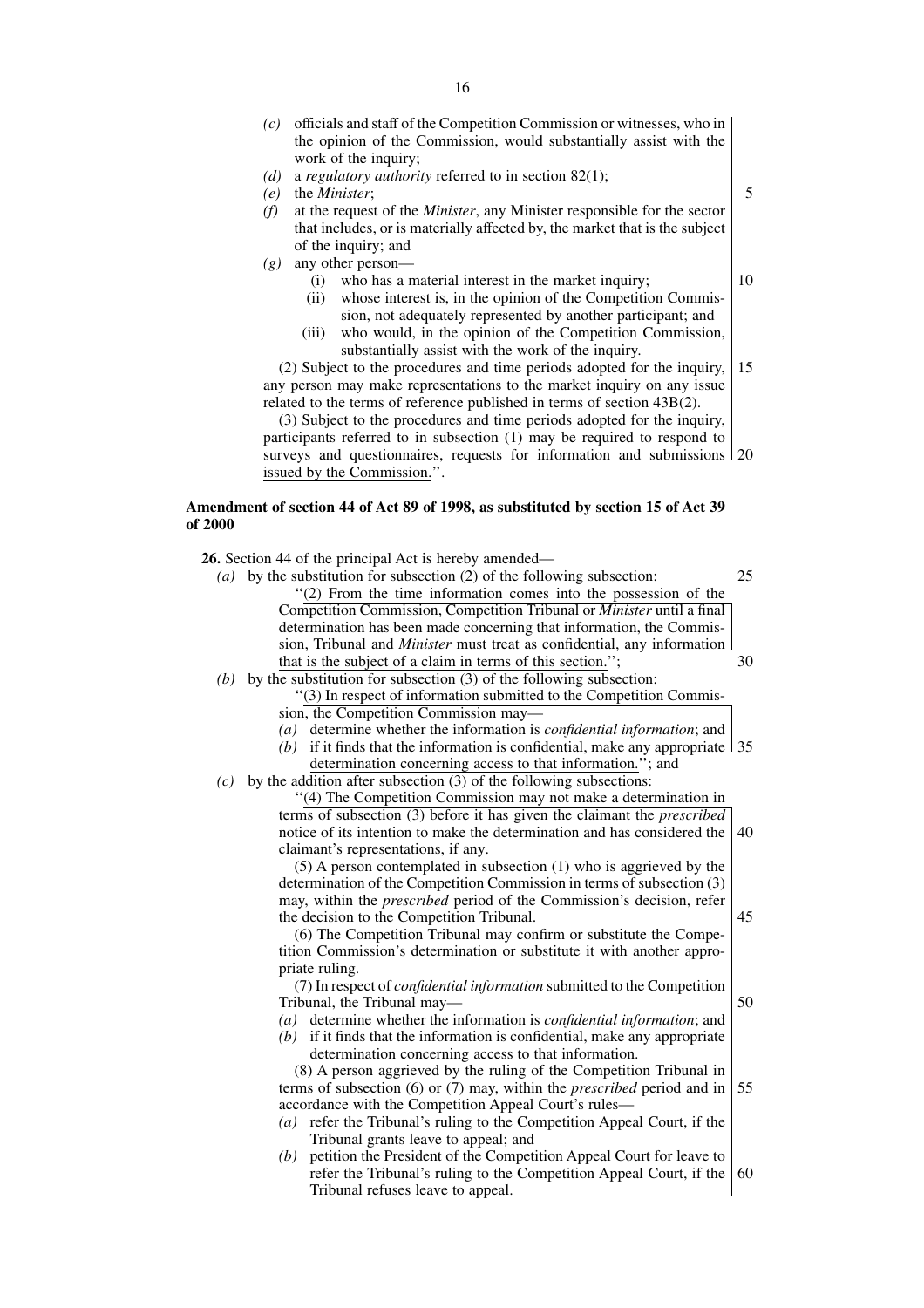(9) Unless the Competition Commission, Competition Tribunal or Competition Appeal Court holds' otherwise, an appropriate determination concerning access to *confidential information* includes the disclosure of the information to the legal representatives and economic advisors of the person seeking access—

- *(a)* in a manner determined by the circumstances; and
- *(b)* subject to the provision of appropriate confidentiality undertakings.''.

#### **Substitution of section 45 of Act 89 of 1998**

**27.** The following section is hereby substituted for section 45 of the principal Act: 10

#### ''**Disclosure of information**

**45.** (1) A person who seeks access to information that is subject to a claim or determination that it is *confidential information* may apply to the Competition Tribunal in the prescribed manner and form, and the Competition Tribunal may—

- *(a)* determine whether or not the information is *confidential information*; and
- *(b)* if it finds that the information is confidential, make any appropriate order concerning access to that *confidential information*.

(2) **[Within 10 business days after an order of the Competition** 20 **Tribunal is made in terms of section 44 (3), a party concerned may appeal against that decision to the Competition Appeal Court, subject to its rules]** The provisions of section 44 (8), read with the changes required by the context, apply to the application referred to in subsection (1).

(3) **[From the time information comes into the possession of the Competition Commission or Competition Tribunal until a final determination has been made concerning it, the Commission and Tribunal must treat as confidential, any information that—**

- *(a)* **the Competition Tribunal has determined is** *confidential information***; or** 30
- *(b)* **is the subject of a claim in terms of this section]** Subject to section 44(2) and for the purposes of their participation in proceedings contemplated in *this Act*, including merger proceedings—
- *(a)* the *Minister* may have access to a *firm's confidential information*, which information may only be used for the purposes of *this Act* unless required to be disclosed in terms of any other law or the *Minister* has reasonable grounds to believe the information discloses a potential criminal offence; and 35
- *(b)* any other relevant Minister and any relevant *regulatory authority* may have access to a *firm's confidential information* unless the Tribunal determines otherwise, which information may only be used for the purposes of *this Act* unless required to be disclosed in terms of any other law or the Minister has reasonable grounds to believe the information discloses a potential criminal offence. 40 45

(4) Once a final determination has been made concerning any information, it is confidential only to the extent that it has been accepted to be *confidential information* by the Competition Tribunal or the Competition Appeal Court.''.

#### **Amendment of section 49D of Act 89 of 1998, as inserted by section 15 of Act 39 of** 50 **2000**

**28.** Section 49D of the principal Act is hereby amended by the substitution for subsection (1) of the following subsection:

''(1) If, during, on or after the completion of the investigation of a complaint or a market inquiry, the Competition Commission and the *respondent*, or any person that is the subject of action by the Competition Commission in terms of section 43E, agree on the terms of an appropriate order, the Competition Tribunal, without 55

5

15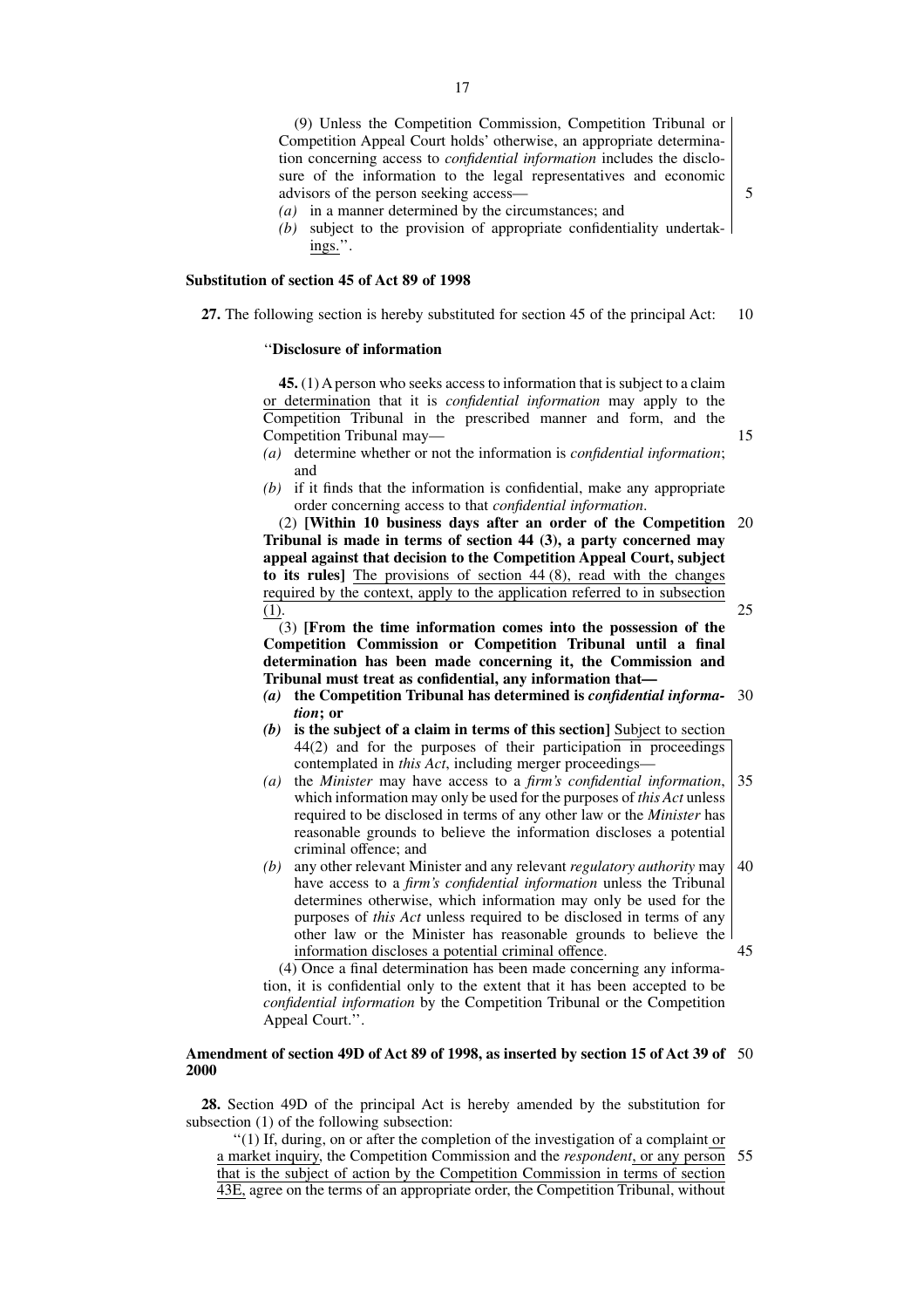hearing any evidence, may confirm that *agreement* as a consent order in terms of section 58(1)*(b)*.''.

#### **Insertion of section 49E in Act 89 of 1998**

**29.** The following section is hereby inserted after section 49D of the principal Act:

#### ''**Leniency**

**49E.** (1) The Competition Commission must develop, and publish in the *Gazette*, a policy on leniency, including the types of leniency that may be granted, criteria for granting leniency, the procedures to apply for leniency and the possible conditions that may be attached to a decision to grant leniency.

(2) The Competition Commission may grant leniency, with or without conditions, in terms of its leniency policy.''.

# **Amendment of section 54 of Act 89 of 1998, as amended by section 15 of Act 39 of 2000**

**30.** Section 54 of the principal Act is hereby amended by the insertion after 15 paragraph *(d)* of the following paragraph:

# $\lq\lq$ <sup>'</sup> $(dA)$  amend or withdraw any direction or summons referred to in subsection *(a)*,  $(c)$  or  $(d)$ ;".

# **Amendment of section 58 of Act 89 of 1998, as amended by section 15 of Act 39 of 2000 and section 9 of Act 1 of 2009**

**31.** Section 58 of the principal Act is hereby amended—

- *(a)* by the substitution in subsection (1)*(a)* for the words preceding subparagraph (i) of the following words:
	- ''make an appropriate order in relation to a *prohibited practice* or an appeal referred to in section 43F, including—''; and
- 25

50

20

- *(b)* by the substitution in subsection  $(1)(c)$  for the words preceding subparagraph (i) of the following words:
	- ''subject to sections 13(6) **[and]**, 14(2) and 43B(4)*(b)*, condone, on good cause shown, any non-compliance of—''.

#### **Amendment of section 59 of Act 89 of 1998, as amended by section 10 of Act 1 of** 30 **2009**

**32.** Section 59 of the principal Act is hereby amended—

- *(a)* by the substitution in subsection (1) for paragraph *(a)* of the following paragraph:
	- "(a) for a *prohibited practice* in terms of section  $[4(1)(b), 5(2)$  or  $8(a), 35$ *(b)* **or** *(d)***]** 4(1), 5(1) and (2), 8(1) or 9(1);'';
- *(b)* by the deletion of paragraph *(b)*;
- *(c)* by the insertion after subsection (2) of the following subsection:
	- ''(2A) An administrative penalty imposed in terms of subsection (1) may not exceed 25 per cent of the *firm's* annual turnover in the Republic 40 and its exports from the Republic during the *firm's* preceding financial year if the conduct is substantially a repeat by the same *firm* of conduct previously found by the Competition Tribunal to be a *prohibited practice*.'';
- *(d)* by the substitution for subsection (3) of the following subsection: ''(3) When determining an appropriate penalty, the Competition Tribunal must consider the following factors: 45
	- *(a)* the nature, duration, gravity and extent of the contravention;
	- *(b)* any loss or damage suffered as a result of the contravention;
	- *(c)* the behaviour of the *respondent*;
	- *(d)* the market circumstances in which the contravention took place, including whether, and to what extent, the contravention had an

5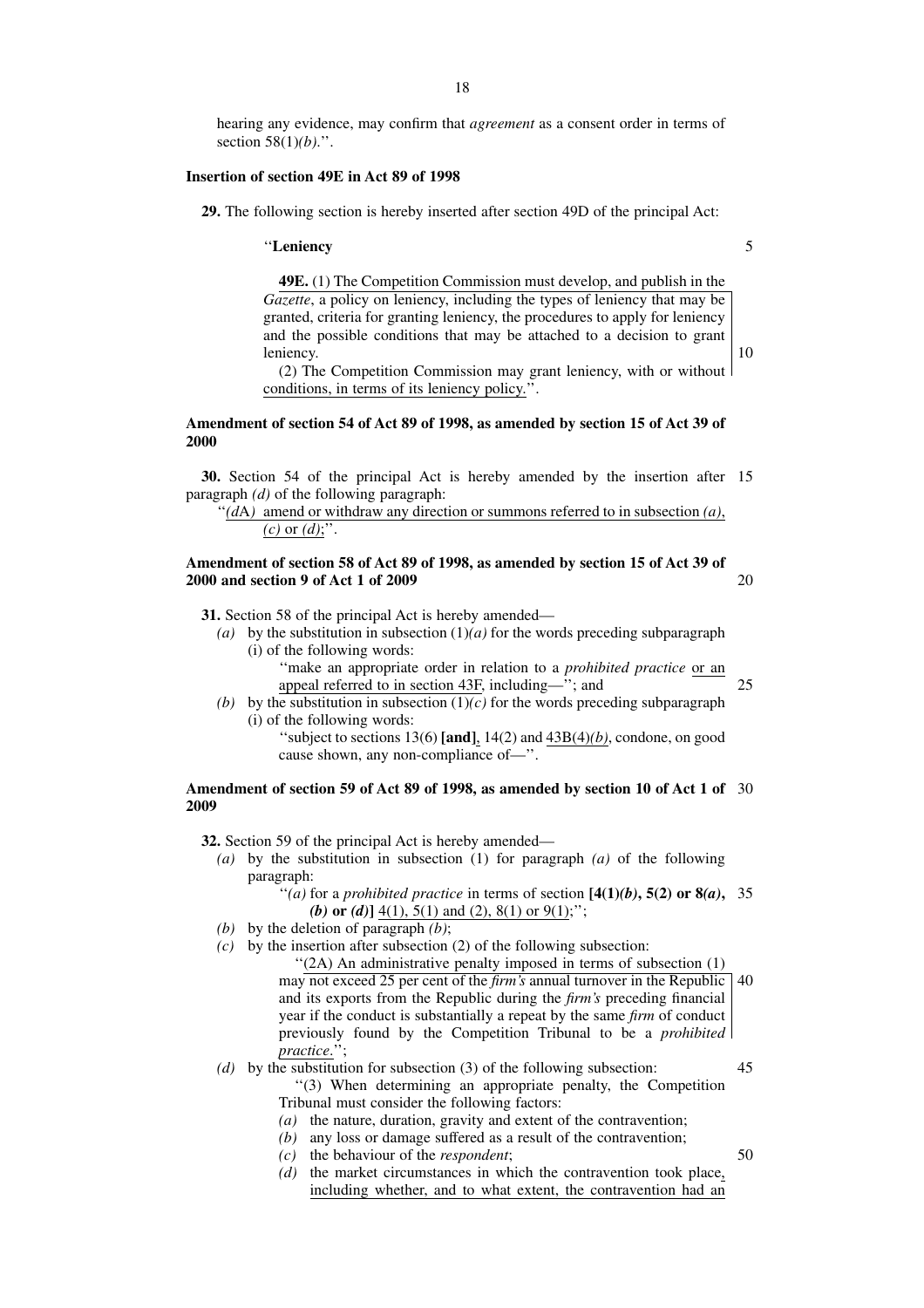impact upon *small and medium businesses* and *firms* owned or controlled by historically disadvantaged persons;

- *(e)* the level of profit derived from the contravention;
- *(f)* the degree to which the *respondent* has co-operated with the Competition Commission and the Competition Tribunal; **[and]**
- *(g)* whether the *respondent* has previously been found in contravention of *this Act*; and
- *(h)* whether the conduct has previously been found to be a contravention of *this Act* or is substantially the same as conduct regarding which Guidelines have been issued by the Competition Commis-10 sion in terms of section 79.''; and
- *(e)* by the insertion after subsection (3) of the following subsection:
	- ''(3A) In determining the extent of the administrative penalty to be imposed, the Competition Tribunal may—
		- *(a)* increase the administrative penalty referred to in subsections (2) and (2A) to include the turnover of any *firm* or *firms* that control the *respondent*, where the controlling *firm* or *firms* knew or should reasonably have known that the *respondent* was engaging in the prohibited conduct; and 15
		- *(b)* on notice to the controlling *firm* or *firms*, order that the controlling 20 *firm* or *firms* be jointly and severally liable for the payment of the administrative penalty imposed.''.

# **Amendment of section 60 of Act 89 of 1998, as amended by section 15 of Act 39 of 2000**

**33.** Section 60 of the principal Act is hereby amended—

- *(a)* by the substitution in subsection (2) for paragraph *(b)* of the following paragraph:
	- ''*(b)* the *prohibited practice*
		- (i) cannot adequately be remedied in terms of another provision of *this Act*; **[or]** 30
		- (ii) is substantially a repeat by that *firm* of conduct previously found by the Tribunal to be a *prohibited practice***[.]**; or'';
- *(b)* by the addition in subsection (2) of the following paragraph:
	- $(c)$  after a market inquiry conducted in terms of Chapter 4A, the Competition Commission finds that there is an adverse effect on 35 competition in the relevant market and makes a recommendation to the Competition Tribunal that such an order is appropriate.'';
- *(c)* by the substitution for subsection (3) of the following subsection:
	- ''(3) An order made by the Competition Tribunal in terms of subsection (2), except an order made in terms of section 43D(2), is of no 40 force or effect unless confirmed by the Competition Appeal Court.''; and
- *(d)* by the substitution for subsection (4) of the following subsection:  $''(4)$  An order made in terms of subsection (1) or (2) may set a time for compliance, and any other terms that the Competition Tribunal considers appropriate, having regard to the commercial interests of the party 45 concerned and the purposes of *this Act*.''.

#### **Amendment of section 62 of Act 89 of 1998, as amended by section 15 of Act 39 of 2000**

**34.** Section 62 of the principal Act is hereby amended by the substitution for subsection (4) of the following subsection:

''(4) An appeal from a decision of the Competition Appeal Court in respect of a matter within its jurisdiction in terms of subsection (2) lies to the **[Supreme Court of Appeal or]** Constitutional Court, subject to section 63 and **[their]** its respective rules.''.

25

50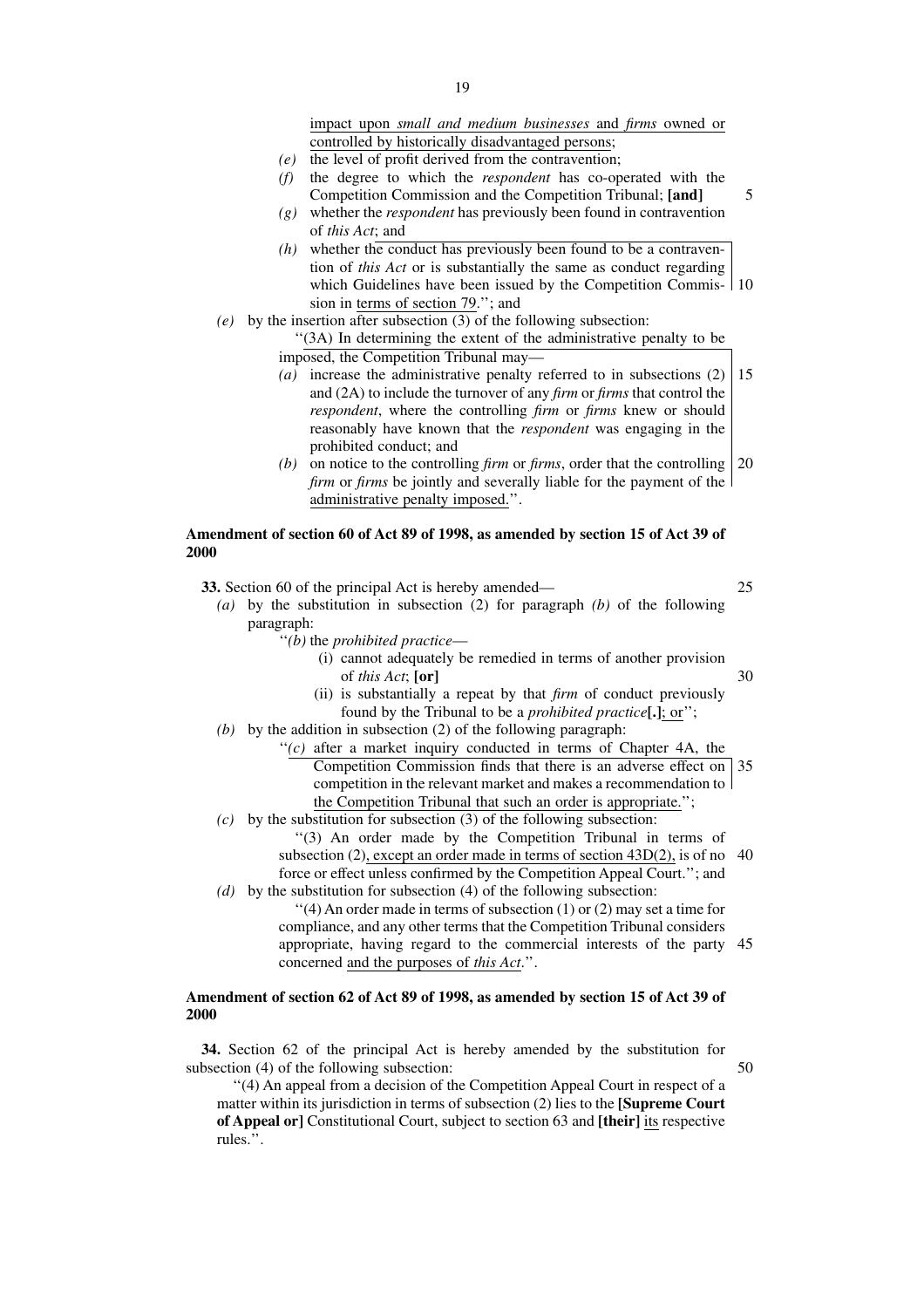**35.** Section 63 of the principal Act is hereby amended—

- *(a)* by the substitution for subsection (2) of the following subsection: ''(2) **[An]** Subject to the Constitution and despite any other law, an appeal in terms of section 62(4) may be brought to the **[Supreme Court of Appeal or, if it concerns a constitutional matter, to the Constitutional Court, only—** 5
	- *(a)* **with leave of the Competition Appeal Court; or**
	- *(b)* **if the Competition Appeal Court refuses leave, with the leave of** 10 **the Supreme Court of Appeal or the Constitutional Court, as the case may be]** Constitutional Court with the leave of the Constitutional Court.'';
- *(b)* by the substitution for subsection (4) of the following subsection:

"(4) If the Competition Appeal Court, when refusing leave to appeal, 15 made an order of costs against the applicant, **[the Supreme Court of** Appeal or] the Constitutional Court may vary that order on granting leave to appeal.''; and

*(c)* by the deletion of subsections (7) and (8).

# **Amendment of section 67 of Act 89 of 1998**

**36.** Section 67 of the principal Act is hereby amended by the substitution for subsection (1) of the following subsection:

''(1) A complaint in respect of a *prohibited practice* that ceased more than three years before the complaint was initiated may not be **[initiated more than three years after the practice has ceased**] referred to the Competition Tribunal.". 25

#### **Amendment of section 74 of Act 89 of 1998, as amended by section 13 of Act 1 of 2009**

**37.** Section 74 of the principal Act is hereby amended by the substitution for paragraph *(b)* of the following paragraph:

"(b) in any other case, to a fine not exceeding  $[R2 000-00]$   $R10 000-00$  or to 30 imprisonment for a period not exceeding six months, or to both a fine and imprisonment.''.

#### **Amendment of section 79 of Act 89 of 1998**

**38.** The following section is hereby substituted for section 79 of the principal Act:

#### ''**Guidelines**

**79.** (1) The Competition Commission may prepare, amend, replace and issue guidelines to indicate the Commission's policy approach to any matter within its jurisdiction in terms of *this Act*.

(2) A guideline **[prepared in terms of]** referred to in subsection (1) **[—** *(a)***]** must be published in the *Gazette***[; but** 40

*(b)* **is not binding on the Competition Commission, the Competition Tribunal or the Competition Appeal Court in the exercise of their respective discretion, or their interpretation of** *this Act***]**.

(3) Before the Competition Commission issues a guideline referred to in subsection (1), the Competition Commission must— *(a)* publish a notice in the *Gazette—* 45

- (i) stating that a draft guideline has been prepared;
- (ii) stating the place, which may include the Competition Commission's website, where a copy of the draft guideline may be obtained; and
- (iii) inviting interested parties to submit written representations on the draft guideline within a reasonable period; and
- *(b)* consider any representations which were submitted within the period specified in the notice.

35

50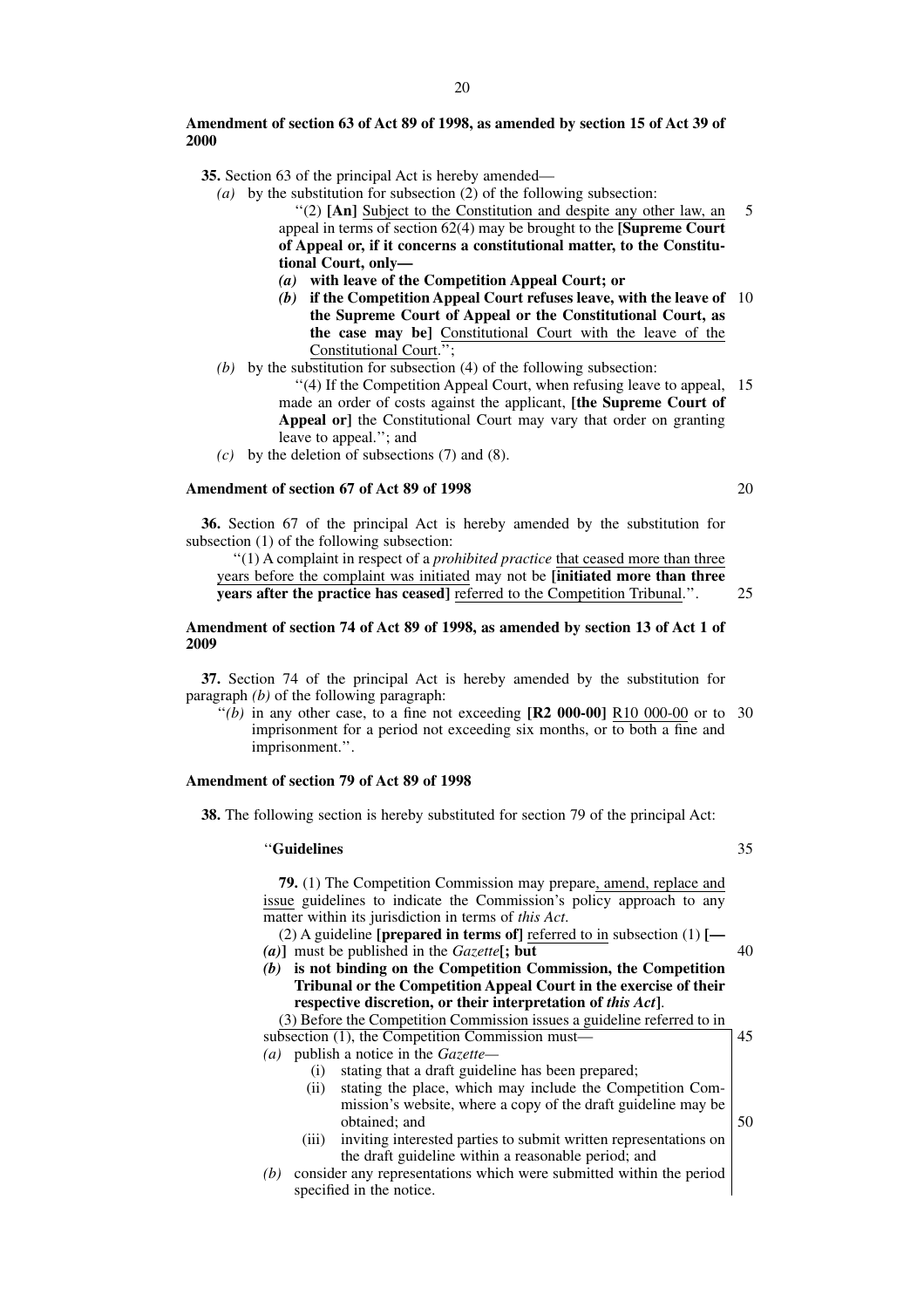(4) A guideline referred to in subsection (1) is not binding, but any person  $\vert$ interpreting or applying *this Act* must take it into account.''.

#### **Insertion of section 79A in Act 89 of 1998**

**39.** The following section is hereby inserted after section 79 of the principal Act:

#### ''**Advisory opinions of Commission**

**79A.** The *Minister* may, after consultation with the Competition Commission, issue *regulations* to provide for non-binding advisory opinions to be issued by the Competition Commission, including the fees payable in respect of a non-binding opinion.''.

# **Amendment of section 82 of Act 89 of 1998**

**40.** Section 82 of the principal Act is hereby amended by the substitution in subsection (1) for the words preceding paragraph *(a)* of the following words:

''A *regulatory authority* which, in terms of any *public regulation*, has jurisdiction in respect of conduct regulated in terms of Chapter 2 or 3 or on matters set out in Chapter 4A within a particular sector—''. 15

## **Amendment of section 83 of Act 89 of 1998**

**41.** Section 83 of the principal Act is hereby amended by the addition after subsection (2) of the following subsection:

''(3) Until a leniency policy referred to in section 49E is published in the *Gazette*, the leniency policy published in Government *Gazette* No. 31064 (GN 628 of 23 May 2008), and amended in Government *Gazette* No. 35139 (GN 212 of 16 March 2012), remains in effect.''. 20

#### **Substitution of certain expression in Act 89 of 1998**

**42.** The principal Act is hereby amended by the substitution for the expression *''excessive price''*, wherever it occurs, of the expression ''excessive price''. 25

# **Short title and commencement**

**43.** This Act is called the Competition Amendment Act, 2018, and comes into operation on a date fixed by the President by proclamation in the *Gazette*.

10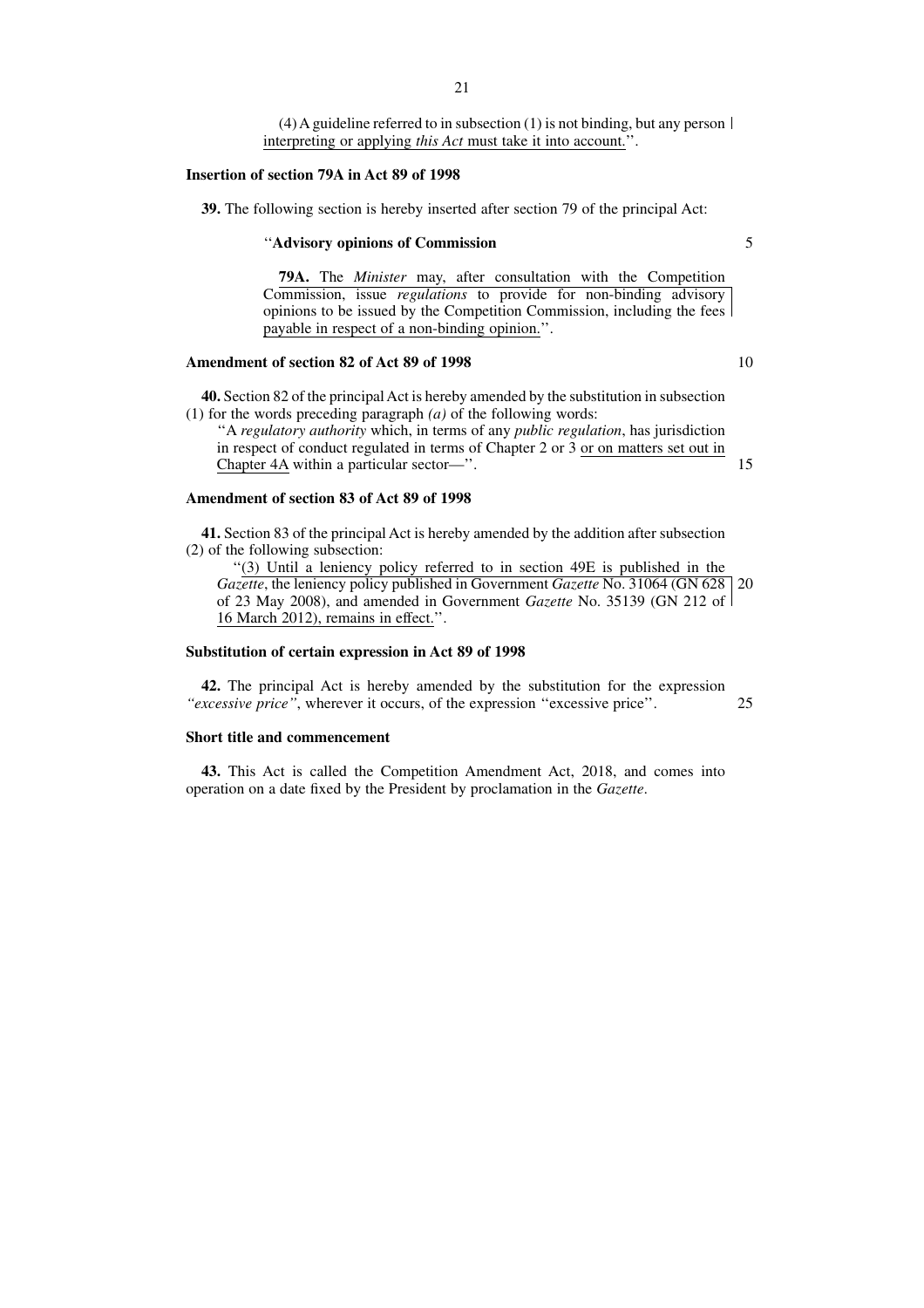# **MEMORANDUM ON THE OBJECTS OF THE COMPETITION AMENDMENT BILL, 2018**

# **1. INTRODUCTION**

- 1.1 The Competition Act, 1998 (Act No. 89 of 1998) (''the Act''), provides the legislative framework for the regulation of competition in the South African economy. The Act sets up independent competition authorities to investigate and penalise anti-competitive conduct and regulate mergers and acquisitions.
- 1.2 In addition, there are numerous public interest issues, such as employment and the promotion of small and medium businesses and firms that are owned or controlled by historically disadvantaged persons that must be considered together with the competition issues.

# **2. OBJECTS OF THE BILL**

- 2.1 The main objective of these amendments is to address two persistent structural constraints on the South African economy, namely, the high levels of economic concentration in the economy and the skewed ownership profile of the economy.
- 2.2 This is done through—
	- *(a)* strengthening or clarifying the provisions of the Act relating to prohibited practices, restricted horizontal and vertical practices, abuse of dominance and price discrimination and mergers;
	- *(b)* requiring special attention to be given to the impact of anti-competitive conduct on small and medium businesses and firms owned or controlled by historically disadvantaged persons;
	- $(c)$  strengthening the provisions relating to market inquiries so that—
		- (i) the outcomes of these inquiries result in action that promotes competition;
		- (ii) there is guidance on how to evaluate the adverse features of a market; and
		- (iii) requiring special attention on small and medium businesses and firms owned by historically disadvantaged persons;
	- *(d)* providing the national executive with effective means of participating in competition related proceedings and the power to initiate market inquiries into a sector and to intervene in mergers that affect the national security interests of the Republic; and
	- *(e)* promoting the administrative efficacy of the Competition Commission (''Commission''), market inquiries and the Competition Tribunal (''Tribunal'').

# **3. SUMMARY OF PROVISIONS OF THE BILL**

#### 3.1 **Clause 1**

- 3.1.1 Clause 1 of the Bill seeks to insert the definitions of ''average avoidable cost'' and ''average variable cost'' in section 1 of the Act.
- 3.1.2 The clause seeks to delete the definition of ''excessive price''. The definition was not helpful. Instead, the introduction of the proposed section 8(3) provides guidance on how an excessive price should be determined.
- 3.1.3 The clause seeks to amend the definition of ''exclusionary act'' by expanding its ambit to include not only barriers to entry and expansion within a market, but also to participation in a market. In the interests of greater clarity, the term ''participate'' is also defined.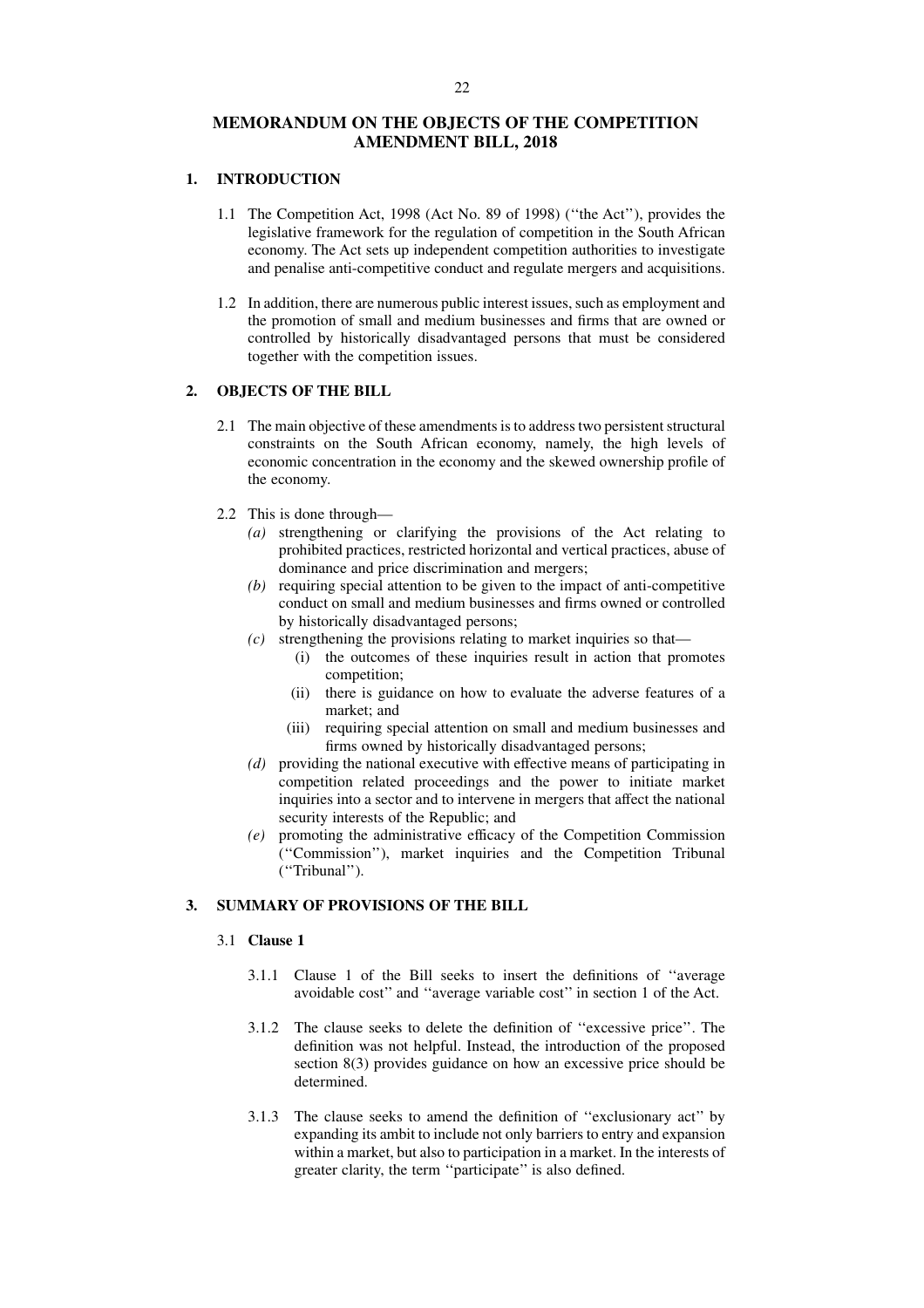- 3.1.4 The clause seeks to insert the definition of ''foreign acquiring firm'' in section 1 of the Act, which is required for the proposed new section 18A of the Act.
- 3.1.5 The clause seeks to insert the definition of ''margin squeeze'' in section 1 of the Act, which is important in determining whether a dominant firm has abused its dominance by engaging in exclusionary acts. See the proposed amendments to section  $8(1)(d)(vi)$ .
- 3.1.6 The clause seeks to insert the definition of ''medium-sized business'' in section 1 of the Act to refer to a medium-sized firm as determined by the Minister by notice in the *Gazette*.
- 3.1.7 As noted above, the clause seeks to insert the definition of ''participate'' in section 1 of the Act.
- 3.1.8 The clause seeks to insert the definition of ''predatory price'' with reference to the concepts of ''average avoidable cost'' and ''average variable cost'', which are defined as noted above. These definitions are important in determining whether a dominant firm has abused its dominance by engaging in exclusionary acts. See the proposed amendments to section 8(1)*(d)*(iv).
- 3.1.9 Clause 1 also seeks to update the definitions of ''Minister'' and ''small business''. It seeks to introduce the definition ''small and medium businesses''.
- 3.1.10 Lastly, the clause seeks to insert the definition of ''worker'' with reference to the Labour Relations Act, 1995 (Act No. 66 of 1995), and in relation to broad-based worker ownership.

# 3.2 **Clauses 2, 3 and 4**

- 3.2.1 Clause 2 of the Bill seeks to amend section 2 of the Act by substituting paragraph *(g)* thereof to effect a technical correction.
- 3.2.2 Clause 3 of the Bill deals with a proposed amendment to section  $4(1)(b)$ (ii) which reflects the factual position that collusive agreements in concentrated markets may be achieved and monitored through the allocation of market shares.
- 3.2.3 Clause 3 further seeks to deal with the proposed new sections 4(6) and 5(4) of the Act which require the Commission to publish guidelines regarding the application of section 4 (restrictive horizontal practices) and section 5 (restrictive vertical practices) respectively.
- 3.2.4 Guidelines concerning these prohibited practices are common in other countries. They will promote clarity, consistency and certainty regarding the application of these sections.
- 3.2.5 Clause 4 of the Bill seeks to add subsection (4) to the Act to require the Commission to publish guidelines regarding the application of section 5, in terms of section 79 of the Act.

# 3.3 **Clause 5**

3.3.1 Clause 5 of the Bill seeks to substitute section 8 of the Act. Section 8 prohibits abuse of dominance by a firm that is dominant in a market.<sup>1</sup> Section 8 is especially important when dealing with concentrated markets.

 $1$  Section 7 outlines when a firm is a dominant firm.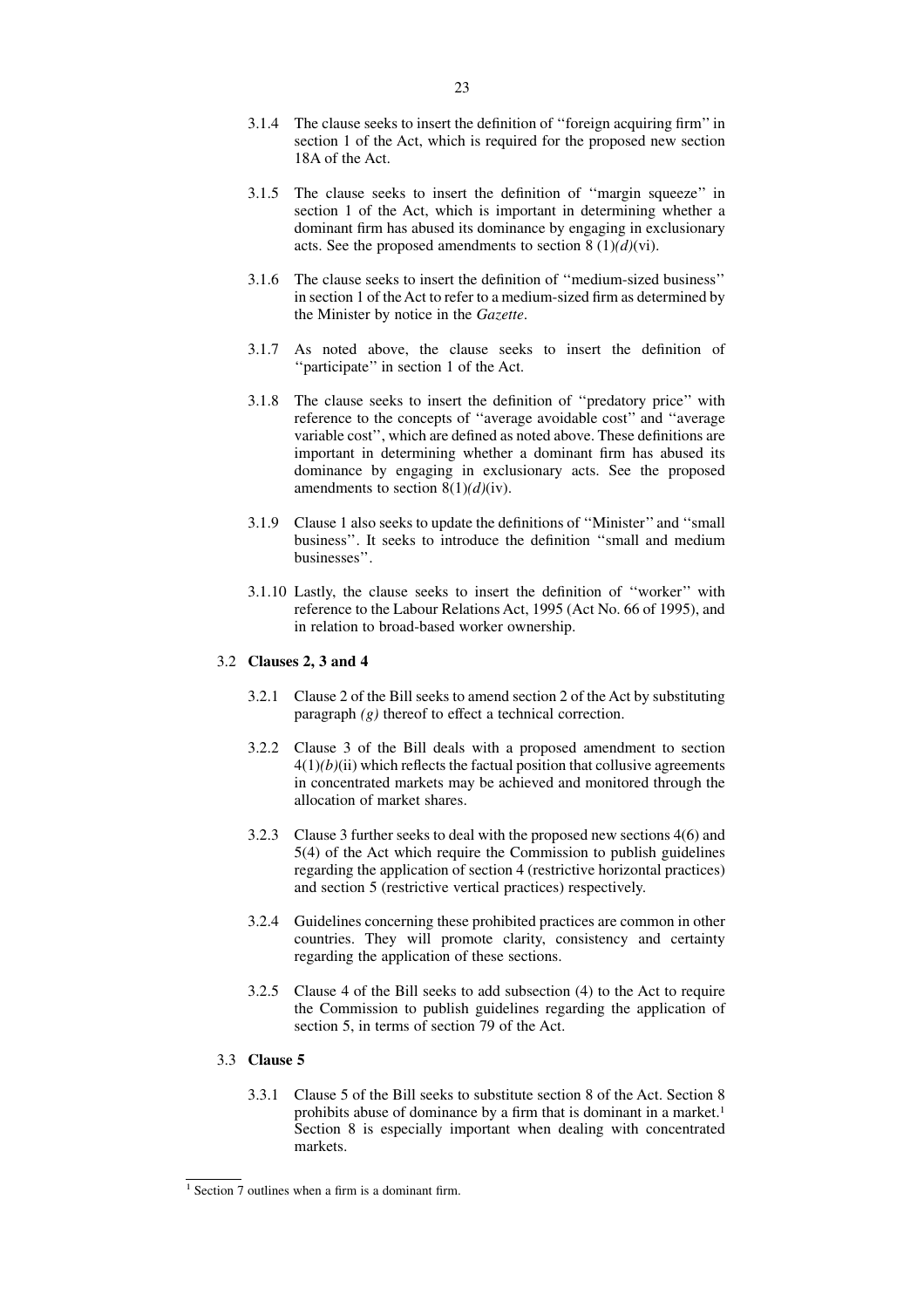- 3.3.2 In paragraph *(a)* (which the Bill proposes to make subsection (1)*(a)*), the reference to ''consumers'' is replaced with ''customers''. It is not only consumers that should be protected from excessive prices, but all customers involved in commercial transactions.
- 3.3.3 Subsection  $(1)(d)(ii)$  widens the ambit of the subsection to include ''services'' and widens its application to not only competitors, but also to customers.
- 3.3.4 Subsection  $(1)(d)(iv)$  prohibits predatory pricing.<sup>2</sup> A predatory price is determined with respect to average avoidable cost or average variable cost.3 The inclusion of these standard economic benchmarks is important because the failure of a dominant firm to cover its average avoidable cost or average variable cost suggests that the dominant firm is sacrificing profits in the short-term, and therefore, may be involved in exclusionary conduct.
- 3.3.5 In order to foster clarity, consistency and certainty, the Competition Commission is required in section 8(4) to publish guidelines setting out the relevant factors and benchmarks for determining whether the charging of predatory prices impedes the ability of a non-dominant firm, especially a small and medium business or a firm owned or controlled by historically disadvantaged persons to participate in a market.
- 3.3.6 Subsection  $(1)(d)(vi)$  is inserted to include the practice of engaging in a margin squeeze. Subsection  $(1)(d)(\nabla i)$  is introduced to protect suppliers to dominant firms, especially small and medium businesses or a firm owned or controlled by historically disadvantaged persons, from being required, through the abuse of dominance, to sell their goods or services at prices that impede their ability to participate effectively. This seeks to address the problem of monopolies.
- 3.3.7 Subsection (2) is inserted to place the burden on the dominant firm to show that the price is reasonable after a *prima facie* case is established.
- 3.3.8 The determination of excessive prices is complex and often case specific. Subsection (3) provides a list of relevant factors to take into account and provides the Commission with the power to issue guidelines on how to determine excessive prices.

#### 3.4 **Clause 6**

- 3.4.1 Clause 6 of the Bill seeks to amend section 9 of the Act. Section 9 deals with price discrimination by a dominant firm.
- 3.4.2 To prove price discrimination, it requires the complainant to prove, amongst others, that the price discrimination is ''likely to have the effect of substantially preventing or lessening competition'' (section  $9(1)(a)$ ). The inclusion of the word "substantially" has meant that small and medium businesses are often unable to show prohibited price discrimination because the effect on small businesses is not considered to be ''substantial'' prevention of lessening competition. This means that at present, section 9 favours complainants that are large firms because they can more easily demonstrate a substantial effect. Therefore, the Bill proposes the deletion of the word ''substantially'' from subsection (1)(*a)*.

<sup>&</sup>lt;sup>2</sup> Predatory pricing takes place when a firm prices its goods or services at such a low level that other suppliers cannot compete and are forced to leave the market.

<sup>&</sup>lt;sup>3</sup> See definitions of predatory price, average avoidable cost and average variable cost in section 1.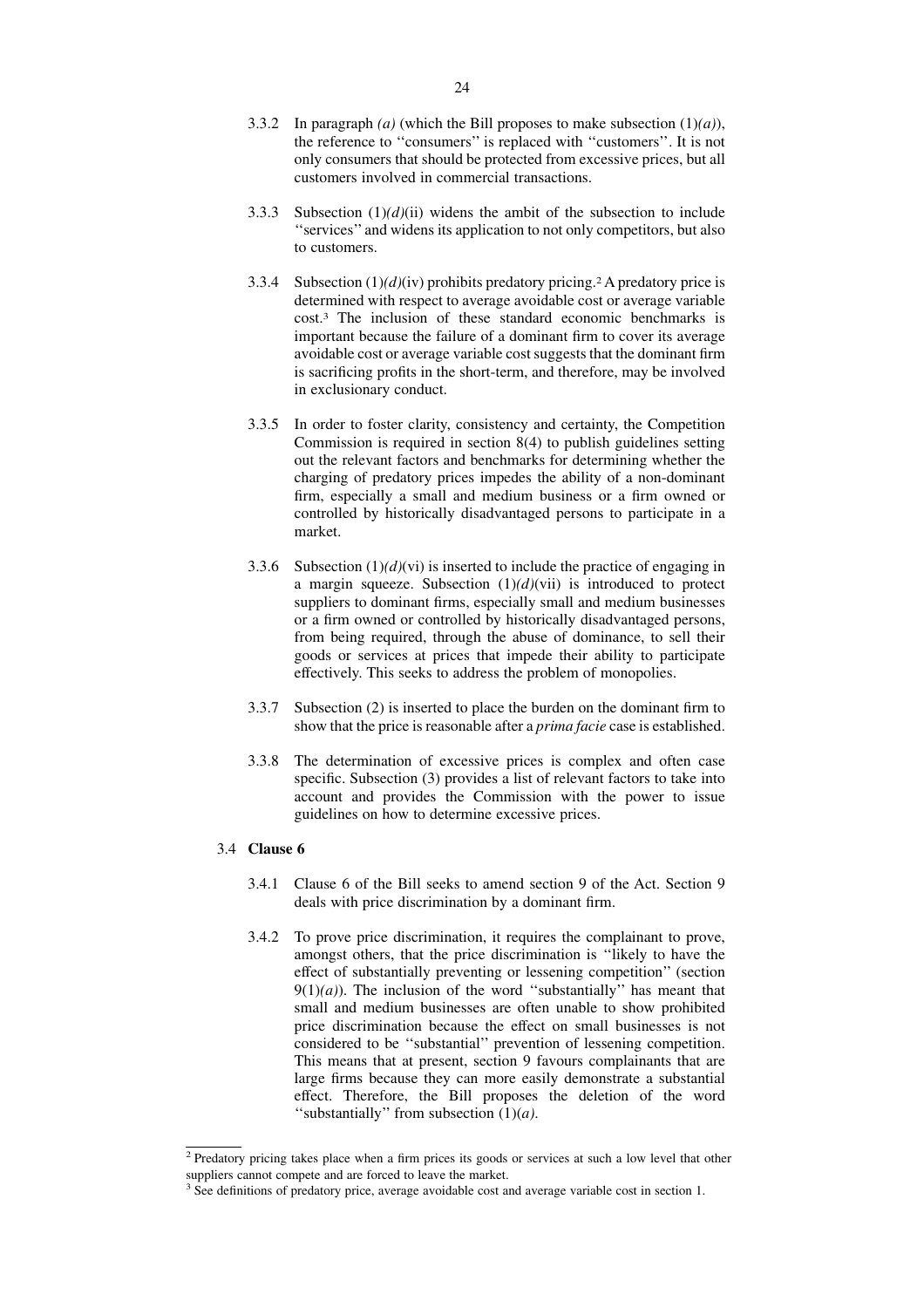- 3.4.3 Subsection (3) requires the dominant firm to show that its action of price differentiation does not impede the participation of small and medium businesses and firms owned or controlled by historically disadvantaged persons.
- 3.4.4 The addition of subsection (4) means that the prohibition of price discrimination will also apply to a dominant firm *vis-a-vis* its suppliers.

# 3.5 **Clause 7**

- 3.5.1 Clause 7 of the Bill seeks to amend section 10 of the Act. The amendment to section  $10(3)(b)(ii)$  makes the entry, participation in and expansion of small and medium businesses and firms owned or controlled by historically disadvantaged persons an important consideration in the process of determining exemptions. This will also address the concern that these firms frequently exit the market.
- 3.5.2 The proposed new section 10(3)*(b)*(iv) provides an additional ground for the Commission to exempt an agreement or practice, or a category of agreements or practices, from the application of Chapter 2 of the Act. This ground is ''competitiveness and efficiency gains that promote employment or industrial expansion''.
- 3.5.3 The amendment to section  $10(3)(b)(v)$  extends the set of objectives in which an exemption from the application of Chapter 2 may be granted to include the economic development, growth and transformation of an industry designated by the Minister.
- 3.5.4 The new section 10(10) empowers the Minister to exempt an agreement or practice, or a category of agreements or practices from the application of Chapter 2 through the promulgation of regulations. These exemptions must give effect to the purposes of the Act, which are set out in section 2.

# 3.6 **Clause 8**

- 3.6.1 Clause 8 of the Bill seeks to repeal Chapter 2A of the Act. Section 10A dealt with the prohibition or regulation of a complex monopoly in the current Act. This provision has not come into operation. This section is complex and is likely to be the subject of substantial litigation, including constitutional attacks upon its validity. It is also rigid and does not effectively deal with concentrated markets.
- 3.6.2 The strengthening of the market inquiry provisions is a better way to deal with the problem of concentration. The problem associated with complex monopolies is incorporated into the meaning of adverse effects upon competition, which is set out in the new amended section 43A.

# 3.7 **Clause 9**

3.7.1 Clause 9 of the Bill seeks to amend section 12A of the Act. The deletion of subsection  $(1)(b)$  and the insertion of subsection  $(1)$ means that when the Competition Commission and Tribunal consider a merger which they conclude will not substantially prevent or lessen competition, they must still consider the public interest issues relating to the merger. The reason for this is that the merger may need to be prevented, or conditions attached to it, where there are negative public interest outcomes from the contemplated merger. This amendment gives better effect to the jurisprudence and to the initial meaning of section  $12A(1)$ .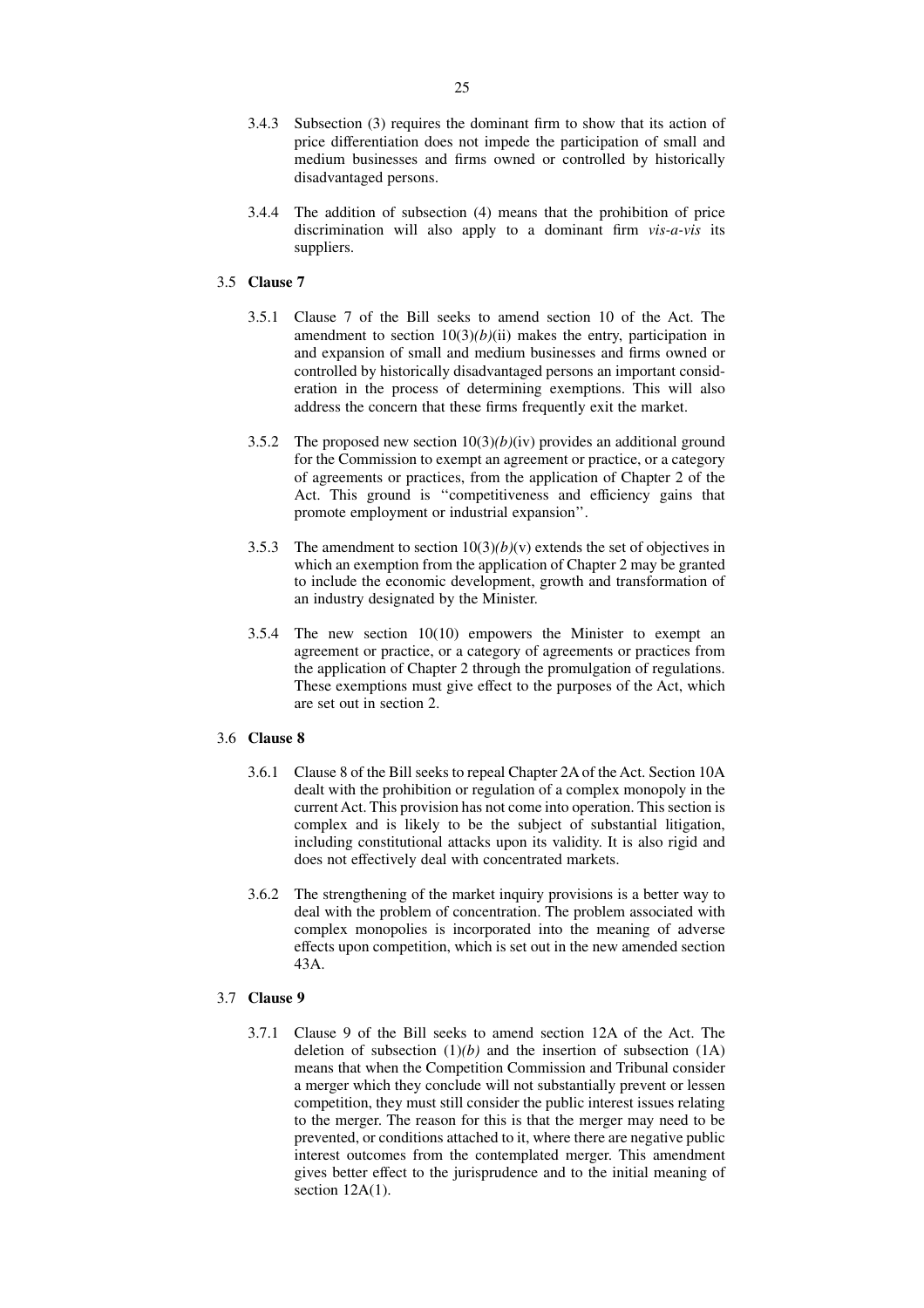- 3.7.2 The addition of paragraphs *(i)* to *(k)* in subsection (2) means that consideration must be given to cross-ownership and cross-directorships of the merging parties and the merged entity as well previous mergers engaged in by one or more of the parties to the merger. These are the mechanisms by which unseen, creeping concentration, and the erection and maintenance of strategic barriers to entry are possible.
- 3.7.3 The proposed amendments to subsection (3) seek to explicitly create public interest grounds in merger control that deal with ownership, control and the support of small and medium businesses and firms owned or controlled by historically disadvantaged persons as well as the ownership in firms by workers in those firms.

# 3.8 **Clause 10**

Clause 10 of the Bill seeks to amend section 15 of the Act. Section 15 regulates the Commission's powers to revoke its approval of an intermediate merger. Revoking approval of a merger is in many cases a drastic remedy and may in certain circumstances be inappropriate or impractical. This amendment provides that the Commission may make an appropriate order regarding any condition imposed upon the merger, including those relating to employment, small and medium businesses and firms owned or controlled by historically disadvantaged persons.

#### 3.9 **Clause 11**

Clause 11 seeks to amend section 16 of the Act. The amendment provides the Tribunal with a similar power to make any appropriate order regarding any condition relating to a merger, including the issues referred to in section 12A(3)*(b)* and *(c)*.

# 3.10 **Clause 12**

Clause 12 of the Bill seeks to amend section 17 of the Act. This amendment provides the Commission and, in defined circumstances, the Minister with the right of appeal against a merger decision of the Tribunal. This amendment addresses a lacuna in the Act.

# 3.11 **Clause 13**

Clause 13 of the Bill seeks to insert the new section 18A in the Act. This amendment provides the President the powers to constitute a Committee comprised of Ministers and officials determined and appointed by the President with powers to intervene in respect to a merger where the acquiring firm is foreign, and the merger may adversely affect the country's national security interests. The amendment also provides for the determination of national security interests as well as the issuing of regulations that will govern access to information, including confidential information, and the process, procedures and timeframes associated with the consideration of these kinds of mergers. The Minister is required to publish a notice in the *Gazette* on any decisions taken by the Committee and to submit the Committee's report and decisions to the National Assembly.

# 3.12 **Clause 14**

Clause 14 of the Bill seeks to amend section 19 of the Act. This amendment provides that the Commission will have at least two Deputy Commissioners. One or more part-time or full-time Deputy Commissioners will be responsible for market inquiries. See the amendment to section 23 (2).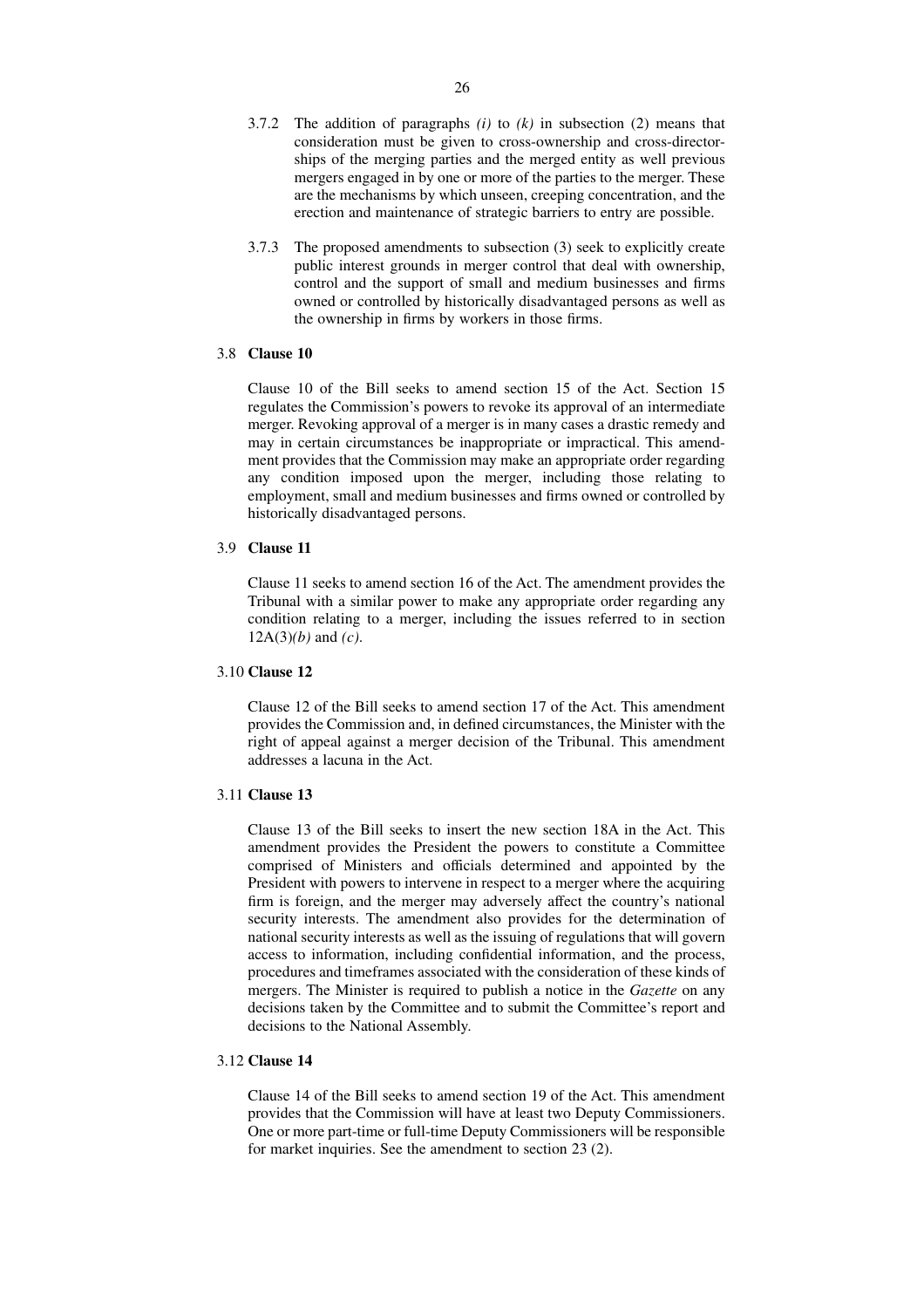#### 3.13 **Clause 15**

Clause 15 of the Bill seeks to amend section 21 of the Act. Section 21 sets out the functions of the Commission. The amendments provide for functions relating to the conducting of market inquiries and impact studies, the development of a leniency policy and making decisions about leniency applications, and the issuing of guidelines and advisory opinions. The functions relating to leniency applications give effect to case law.

# 3.14 **Clause 16**

- 3.14.1 Clause 16 of the Bill seeks to insert a new section 21A in the Act. This proposed amendment creates a new power for the Commission to study the impact of earlier decisions by the Commission, Tribunal or Competition Appeal Court. This power enhances the Commission's advocacy powers.
- 3.14.2 The studies will provide valuable insights into the impact of the Act, on the competitiveness of South African markets and inform future action or approaches, including measures to enhance competition, whether in mergers, market inquiries or enforcement cases.

#### 3.15 **Clause 17**

Clause 17 of the Bill seeks to amend section 22 of the Act. Section 22 provides for the appointment of the Competition Commissioner and specifies the Commissioner's general duties. The amendment provides the Competition Commissioner with the power to determine delegations of authority. As this delegation of statutory powers is given to the Commissioner by virtue of his or her appointment by the Minister, provision is made for consultation with the Minister before the delegations come into effect.

# 3.16 **Clause 18**

Clause 18 of the Bill seeks to amend section 23 of the Act. This amendment provides for the appointment of one or more part-time or full-time Deputy Commissioners who will be responsible for market inquiries.

#### 3.17 **Clause 19**

Clause 19 of the Bill seeks to amend section 25 of the Act. This amendment provides designated staff members of the Commission with rights of appearance in courts of law.

#### 3.18 **Clause 20**

Clause 20 of the Bill seeks to amend section 26 of the Act. Section 26 deals with the constitution of the Tribunal. The amendment provides for the appointment of acting Tribunal members. This is necessary in the light of the Tribunal's workload during particular periods.

# 3.19 **Clause 21**

Clause 21 of the Bill seeks to amend section 31 of the Act. Section 31 regulates Tribunal proceedings. The amendments limit the number of acting Tribunal members hearing any matter and extends the kinds of matters that a single Tribunal member may hear and determine. These matters are limited to issues of interlocutory applications such as applications relating to time periods, access to information and discovery of documents. The Tribunal's Chairperson is empowered to determine when an application does not warrant three people. This should assist with the Tribunal's efficiency and workload.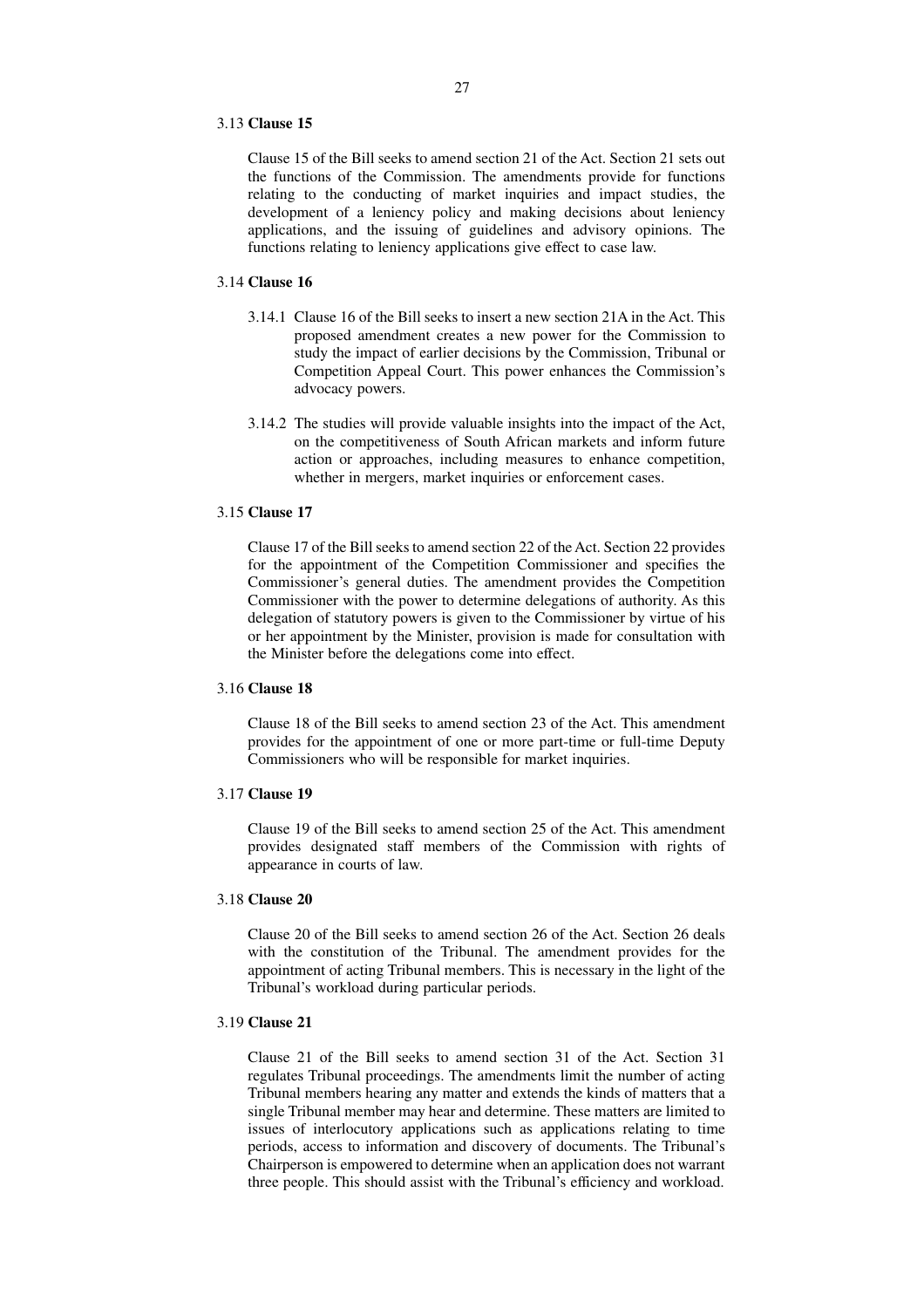#### 3.20 **Clause 22**

- 3.20.1 Clause 22 of the Bill seeks to amend section 43A of the Act. A market inquiry's focus is on the general state of competition, levels of concentration and the structure of a market, rather than on the conduct of a particular firm. It seeks to identify features of the market that impede, restrict or distort competition in a market. This distinguishes the market inquiry process from the Commission's initiation of complaints for investigation and possible referral to the Tribunal.
- 3.20.2 The amendments proposed to section 43A of the Act will enhance the market inquiry process and will ensure that its outcomes include measures to address concentration, the promotion of small and medium businesses and the transformation of ownership.
- 3.20.3 These mechanisms are similar to those in other jurisdictions elsewhere in the world, which have had some success at addressing structural issues in markets.
- 3.20.4 As with the merger control regime, the Commission's potential findings and actions following a market inquiry are binding, unless challenged in the Tribunal. The notable exception to this is divestiture, which is only competently imposed by the Tribunal on the recommendation of the Commission. Given the far-reaching nature of this remedy, this is appropriate. Time limits are desirable for this process to avoid it becoming an iterative process without end.
- 3.20.5 The amendments to section 43A (3)*(b)* identify three types of market features that may be relevant to the market inquiry: *(a)* structure, including the level and trends of concentration in a market; *(b)* outcomes observed in the market, including the level and trends of concentration in a market; or, *(c)* conduct by either suppliers or customers in the market. It also includes provisions similar to the complex monopoly provisions of the section 10A of the Competition Amendment Act, 2009 (Act No. 1 of 2009), which has never come into effect.

# 3.21 **Clause 23**

- 3.21.1 Clause 23 seeks to amend section 43B of the Act. The amendments provide that the Commission or the Minister may establish a market inquiry.
- 3.21.2 The remainder of section 43B sets out the procedures and processes to be followed for a market inquiry. It identifies the powers available to the Competition Commission for the conduct of the inquiry, sets the applicable time limits for the inquiry, and provides for the amendment of the terms of reference or time limits for the completion of an inquiry. The section also provides firms with protections relating to access to confidential information.
- 3.21.3 Regarding the confidentiality of information provided during a market inquiry, the Commission is empowered to determine whether a claim of confidentiality is appropriate in the first instance. If the Commission determines that the party's claim of confidentiality is invalid, the aggrieved party may appeal to the Tribunal.

### 3.22 **Clause 24**

Clause 24 of the Bill seeks to repeal section 43C of the Bill. The section is replaced by a new section and its provisions are moved to the new section 43E of the Act, in amended form.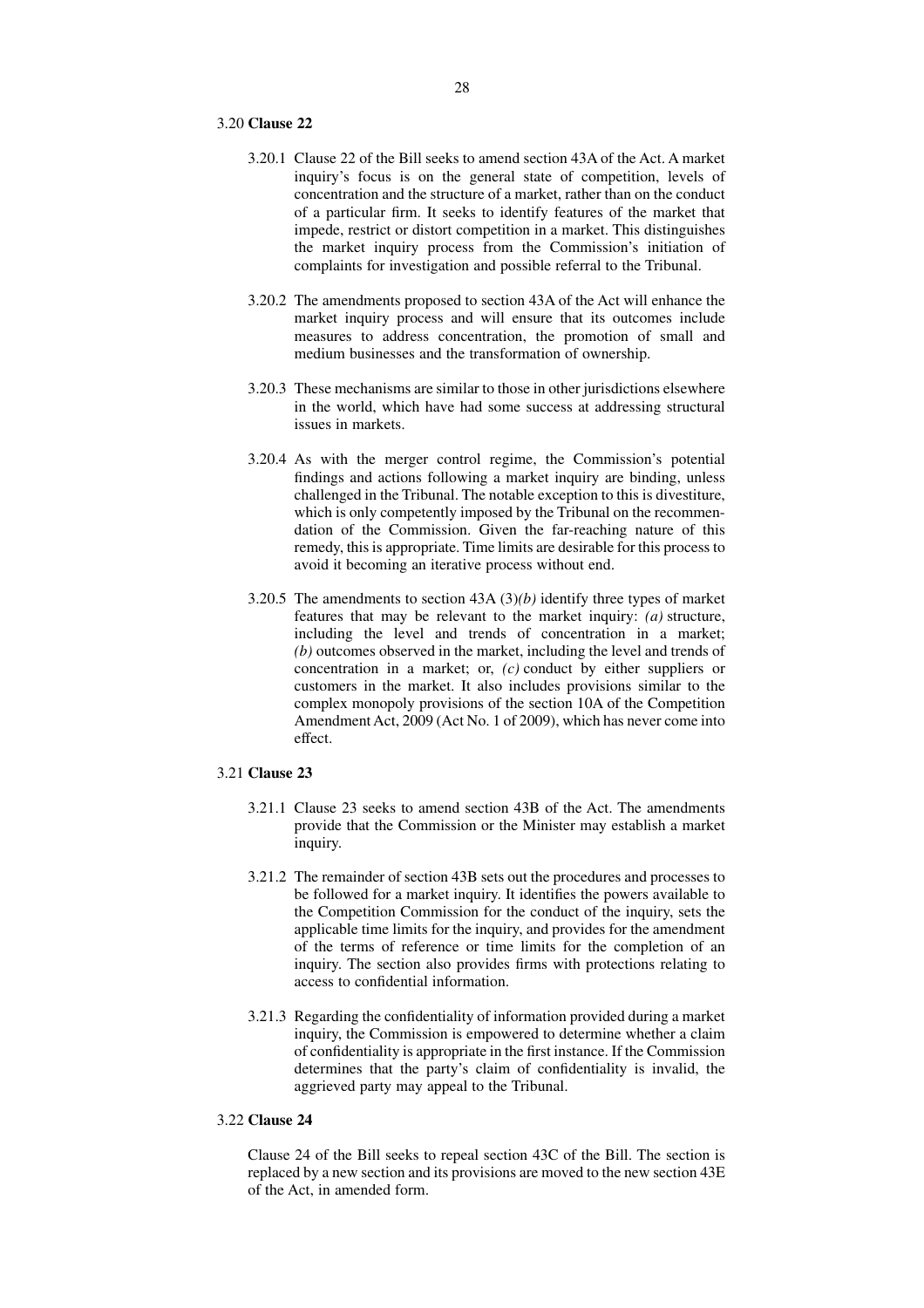#### 3.23 **Clause 25**

- 3.23.1 Clause 25 inserts new sections 43C to 43G in the Act. The proposed new section 43C requires the Commission to consider and expressly decide on specific issues. This imposes a discipline on the market inquiry to ensure that it maintains focus.
- 3.23.2 This section requires the Commission to consider whether there are structural features of a market that have an adverse effect on competition, which include levels of concentration and barriers to entry for, in particular, small and medium businesses and firms owned or controlled by historically disadvantaged persons.
- 3.23.3 It also requires the inquiry to consider whether the Commission should impose a remedy, and if so, to decide upon a remedy.
- 3.23.4 The proposed new section 43D places a duty on the Commission to remedy structural features identified as having an adverse effect on competition in a market, including the use of divestiture orders. The Commission's actions must be reasonable and practicable taking into account relevant factors such as those listed in subsection (4).
- 3.23.5 The proposed new section 43E re-enacts the section 43C indicated as being repealed above, in amended form. This amendment reinforces the duty on the Commission to make decisions regarding structural features identified as having an adverse effect of competition in a market. It also provides persons who are materially and adversely affected by a decision, with the right to be heard.
- 3.23.6 The proposed new section 43F enables an appeal (rather than a review) to the Tribunal against any decision taken by the Commission arising from the market inquiry. This enables the Tribunal to consider the merits of the Commission's decision and remedial action following a market inquiry, while limiting it to the record used by the Commission.
- 3.23.7 This prevents a reconsideration and replication of the market inquiry before the Tribunal. This should reduce the delays and litigious challenges to the market inquiry process.
- 3.23.8 The proposed section 43G seeks to regulate a person's participation in or representations to the market inquiry. It draws a distinction between participation in the market inquiry and the opportunity to make representations to the market inquiry. It also empowers the inquiry to solicit information through questionnaires, requests for information and responses to submissions made by the Competition Commission.

# 3.24 **Clauses 26 and 27**

- 3.24.1 Clauses 26 and 27 of the Bill amend the sections of the Act relating to information that is claimed to be confidential and access to information that is confidential. Often disputes relating to the disclosure of information are time consuming and delay the speedy determination of the main matter. The amendments streamline the determination of these issues.
- 3.24.2 The new section 45(3) provides the Minister with the right of access to confidential information and makes this right itself subject to honouring the confidentiality provisions of the Act and using the information for the purposes of the Act, any other law or when the Minister has reasonable grounds to believe the information discloses a potential criminal offence. This is necessary in order to give effect to the Minister's right to intervene and make representations in the public interest. The same applies to other Ministers or regulatory authorities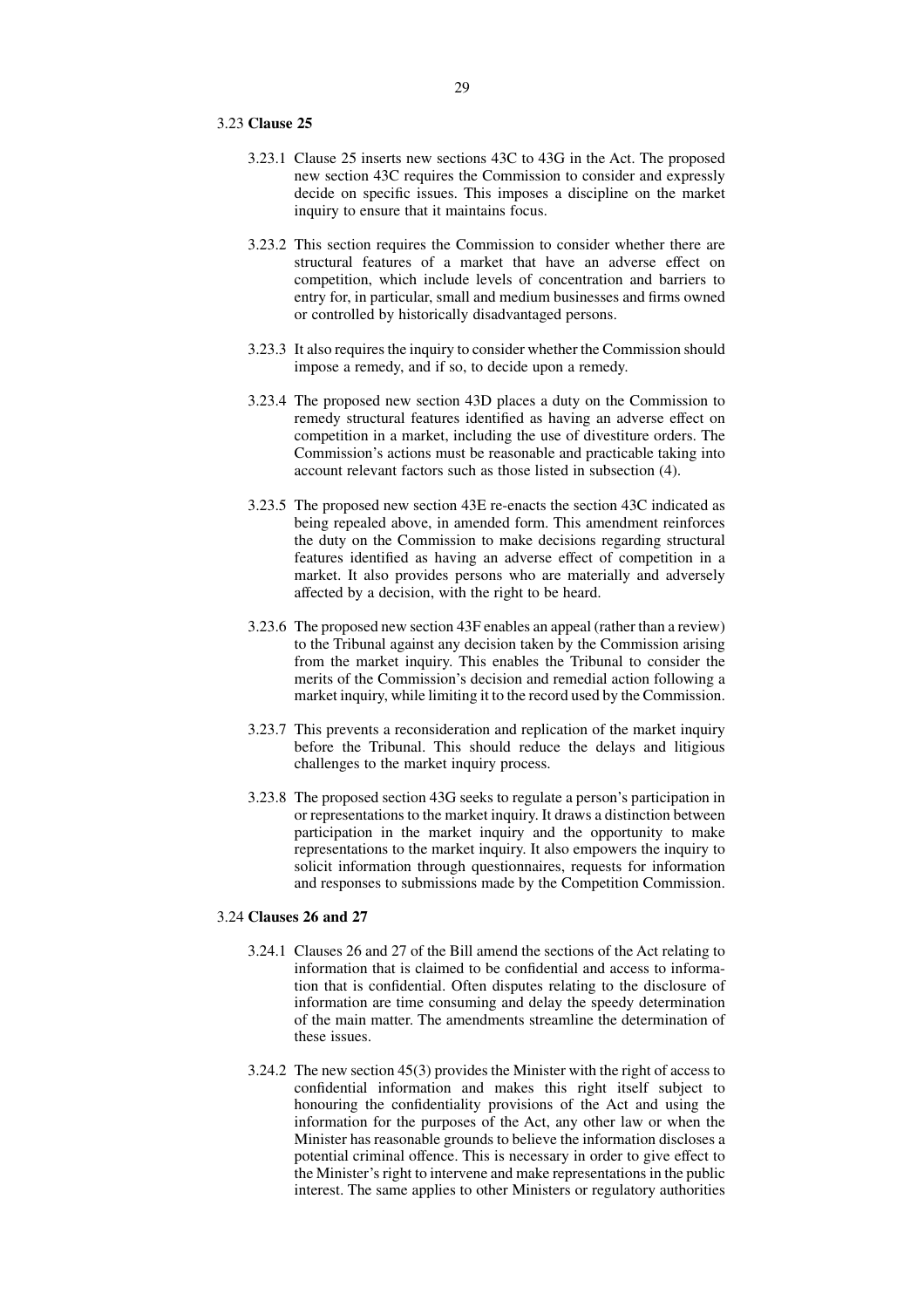who are involved in proceedings in terms of the Act. In the case of other Ministers and regulatory authorities, the Tribunal may override the right of access to confidential documents.

# 3.25 **Clause 28**

Clause 28 of the Bill seeks to amend section 49D of the Act. This amendment enables parties to agree to consent orders after a market inquiry. This allows the Commission and the parties to avoid contested legal proceedings at the Tribunal.

# 3.26 **Clause 29**

Clause 29 of the Bill inserts a new section 49E in the Act. Section 49E provides for the adoption of a leniency policy by the Commission and empowers it to grant leniency. This is in line with case law.

# 3.27 **Clause 30**

Clause 30 of the Bill seeks to amend section 54 of the Act. This amendment provides the Tribunal with the power to amend and withdraw a direction and summons. This reflects the current case law and will prevent overly technical points about this matter.

# 3.28 **Clause 31**

Clause 31 of the Bill seeks to amend section 58 of the Act. This amendment empowers the Tribunal to use any of the remedies permitted under the Act to address the findings of the Commission following a market inquiry.

#### 3.29 **Clause 32**

- 3.29.1 Clause 32 of the Bill seeks to amend section 59 of the Act. Section 59 regulates the administrative penalties that the Tribunal may impose.
- 3.29.2 The amendments provide for the imposition of administrative penalties for all contraventions of the Act, even offences in respect of non-specific contraventions, which are set out in section 4(1)*(a)*, 5(1), 8*(c)* or 9(1). Penalties for non-specific exclusionary acts are left to the discretion of the Tribunal. The Tribunal's decision must consider the factors listed in subsection (3).
- 3.29.3 The proposed amendment to section 59(3)*(d)* of the Act requires the Tribunal to take into account the impact of the contravention upon small and medium businesses and firms owned by historically disadvantaged persons when determining the quantum of the administrative penalty.
- 3.29.4 The proposed insertion of subsection (2A) increases the maximum administrative penalty to 25% of a firm's annual turnover in the Republic and its exports from the Republic during the firm's preceding financial year if the conduct is substantially a repeat by the same firm of conduct previously found to be a prohibited practice.
- 3.29.5 In addition, the proposed insertion of subsection (3A) allows for the administrative penalty to be increased by the turnover of any firm that controls the firm that is found to have engaged in a prohibited practice and to make the controlling firm jointly and severally liable for the penalty. This will encourage the controlling firm to institute checks upon the firm it controls.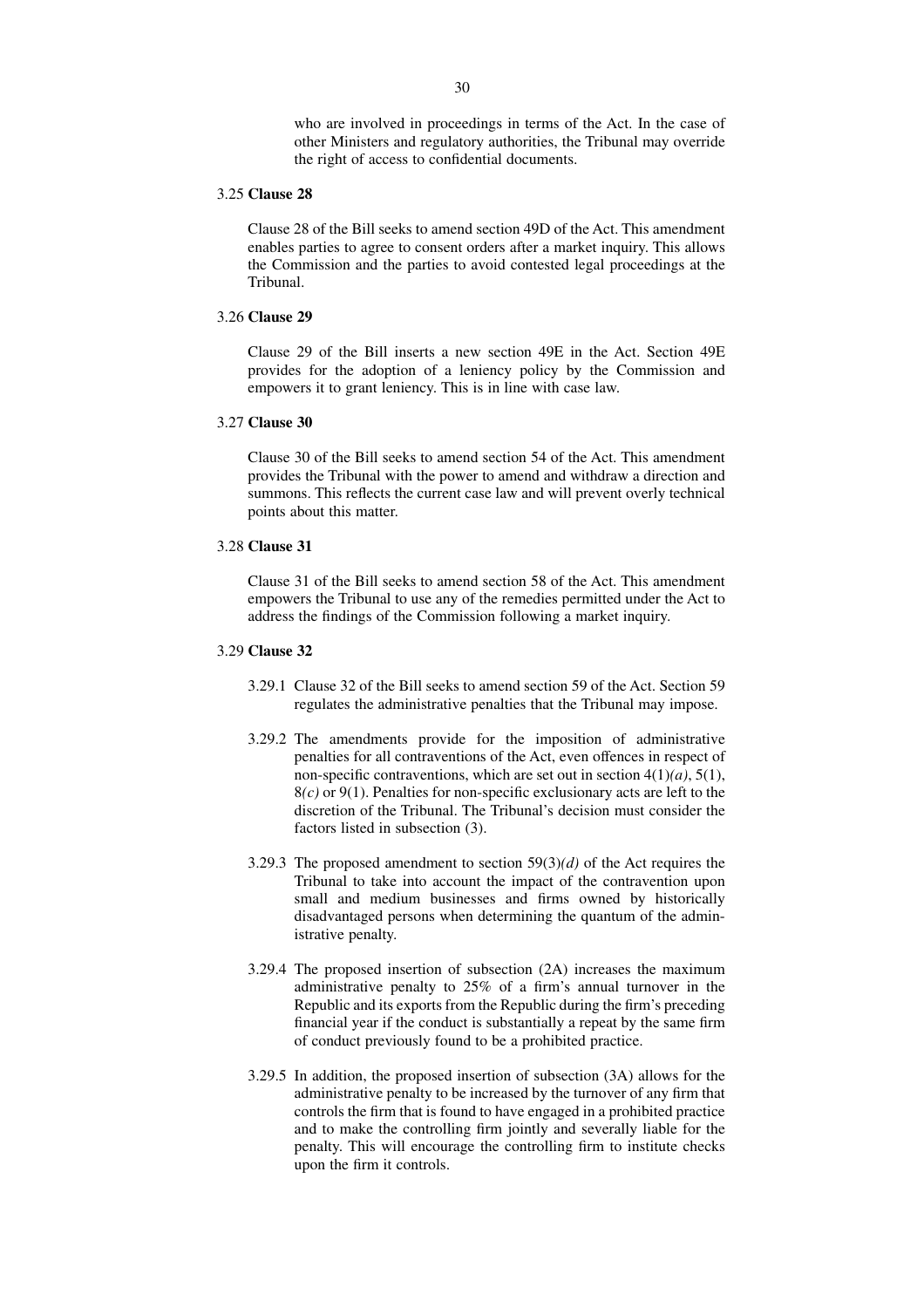#### 3.30 **Clause 33**

Clause 33 of the Bill seeks to amend section 60 of the Act. These amendments enable divestiture as a remedy following a market inquiry on terms that have regard to the purposes of the Act, with the safeguard that a divestiture remedy can only be imposed by the Tribunal, on recommendation from the Commission. In addition, the parties and the Commission have the right of appeal to the Competition Appeal Court.

#### 3.31 **Clauses 34 and 35**

Clauses 34 and 35 of the Bill seek to amend sections 62 and 63 of the Act. The amendments, which deal with appeals from the Competition Appeal Court, bring the Competition Act in line with amendments to the Constitution.

# 3.32 **Clause 36**

Clause 36 of the Bill seeks to amend section 67 of the Act. Section 67 regulates the prescription of claims. The amendment clarifies the wording of the section so that firms cannot argue that the Commission is unable to investigate the matter because it has prescribed. The Commission must be able to investigate a matter to determine whether it has prescribed.

# 3.33 **Clause 37**

Clause 37 of the Bill seeks to amend section 74 of the Act. The amendment increases the fine for offences relating to the administration of the Act from R2 000 to R10 000.

# 3.34 **Clause 38**

Clause 38 of the Bill seeks to amend section 79 of the Act. Section 79 concerns guidelines issued by the Commission. The amendments provide for a process of consultation before the guidelines may be published. The amendments require a body interpreting or applying the Act to take the guidelines into account even though they are not binding.

#### 3.35 **Clause 39**

Clause 39 of the Bill seeks to insert section 79A in the Act. This amendment empowers the Minister to make regulations concerning the issuing of advisory opinions by the Competition Commission.

#### 3.36 **Clause 40**

Clause 40 of the Bill seeks to amend section 82 of the Act. This section requires regulatory authorities to negotiate co-operation agreements with the Competition Commission. The amendment extends the issues that must be the subject of this agreement to matters associated with market inquiries.

# 3.37 **Clause 41**

Clause 41 of the Bill seeks to amend section 83 of the Act. This amendment is a transitional provision and provides for the continued applicability of the Commission's present leniency policy until a new one is published in terms of section 49E of the Act.

# 3.38 **Clause 43**

Clause 43 of the Bill provides for the short title and commencement of the Act.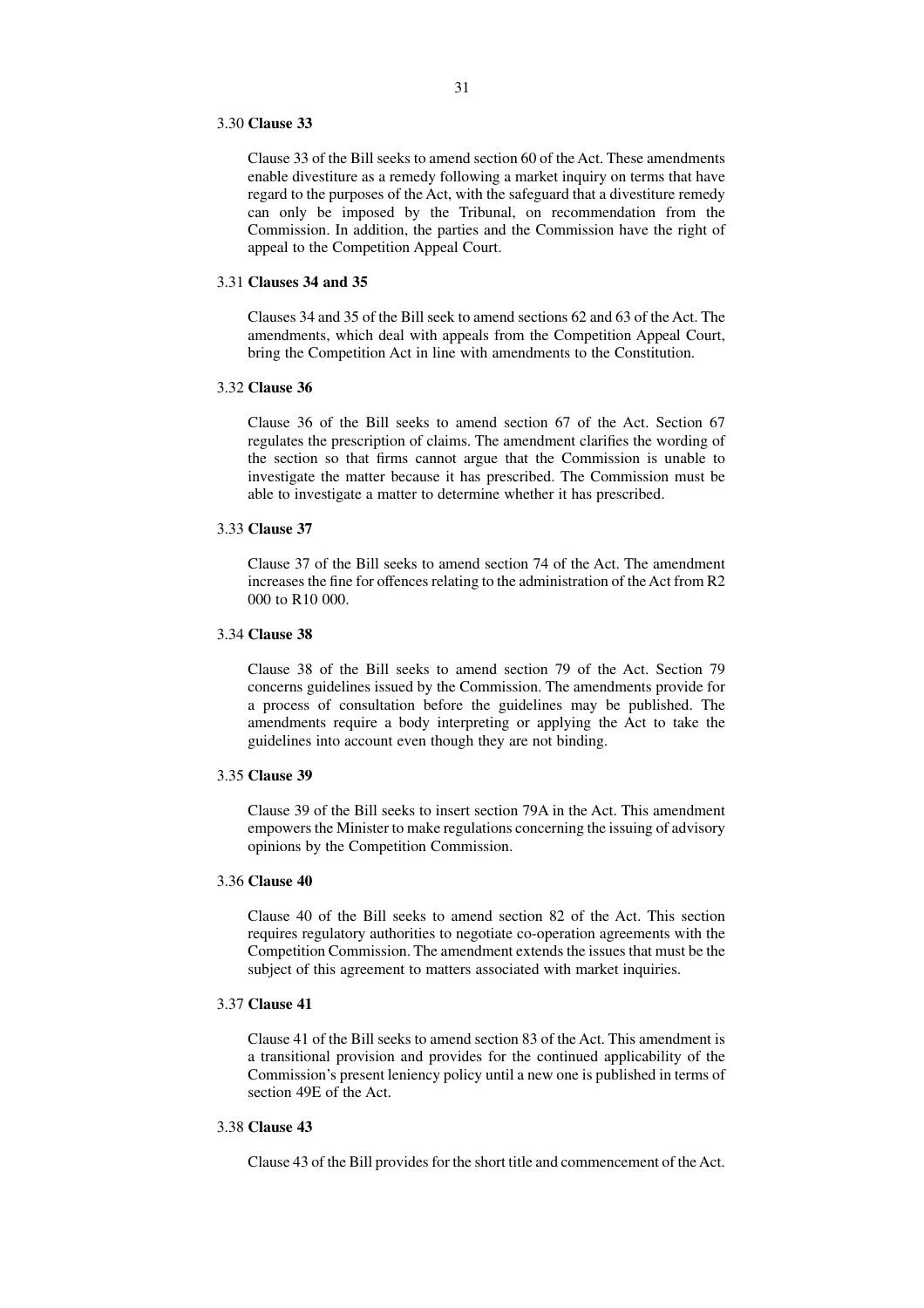#### **4. OTHER DEPARTMENTS AND BODIES CONSULTED**

- 4.1 A panel of legal and economic experts was constituted, which included members of both the Competition Commission and Tribunal.
- 4.2 The Economic Sectors and Employment Cluster within government were consulted.
- 4.3 Following the publication of the Bill, more than 60 public submissions were received and considered. These included submissions by the social partners (business associations and organised labour), individual companies, members of the legal profession, economic consultancies and academics.
- 4.3 The Minister addressed a number of public conferences dealing with the theme of economic inclusion and competition, which fostered interaction with legal practitioners and academics.
- 4.4 Extensive consultation with key stakeholders on the contents of the Bill were held, which included five meetings at the National Economic Development and Labour Council (NEDLAC). Additional bilateral meetings were held with Business Unity South Africa (BUSA), Business Leadership South Africa (BLSA), the Black Business Council (BBC) and representatives of the labour federations represented at NEDLAC—the Congress of South African Trade Unions (COSATU), the Federation of Unions of South Africa (FEDUSA) and the National Council of Trade Unions (NACTU). Further consultations were held with representatives of the Competition Commission, Tribunal and Competition Appeal Court. Where appropriate, changes were made to the Bill to take account of their concerns and representations.
- 4.5 A Socio-Economic Impact Assessment (SEAIS) was completed and subsequently certified by the Department of Planning, Monitoring and Evaluation (DPME).

# **5. FINANCIAL IMPLICATIONS FOR STATE**

The changes proposed by the Bill will require additional capacity in the Competition Commission, for expertise to be sourced for market inquiries. The financial implications will depend on the number of market inquiries to be conducted. During 2017, adjustments were made to the filing fees charged during merger proceedings by the Commission and Tribunal, in order to strengthen the institutions' financial capacity. Discussions for further fiscal support will take place through the normal budgetary processes to address the need for additional resources.

# **6. PARLIAMENTARY PROCEDURE**

- 6.1 The State Law Advisers and the Department are of the opinion that this Bill must be dealt with in accordance with the procedure established by section 75 of the Constitution since it contains no provision to which the procedure set out in section 74 or 76 of the Constitution applies.
- 6.2 As noted above, the Bill regulates matters relating to competition within the South African economic system. The Bill does not affect the concurrent provincial legislative competences in Schedule 4 to the Constitution.
- 6.3 Section 44(1)*(b)*(ii) of the Constitution provides that legislation with regard to any matter within a functional area listed in Schedule 4 and any other matter required by the Constitution must follow the section 76 route. Section 76(3) of the Constitution further provides that a Bill that falls within a functional area listed in Schedule 4 to the Constitution or which provides for legislation envisaged in any of the sections listed in paragraphs *(a)* to *(f)* of section 76(3) must be dealt with in accordance with the procedure established by section 76(1) or (2) of the Constitution.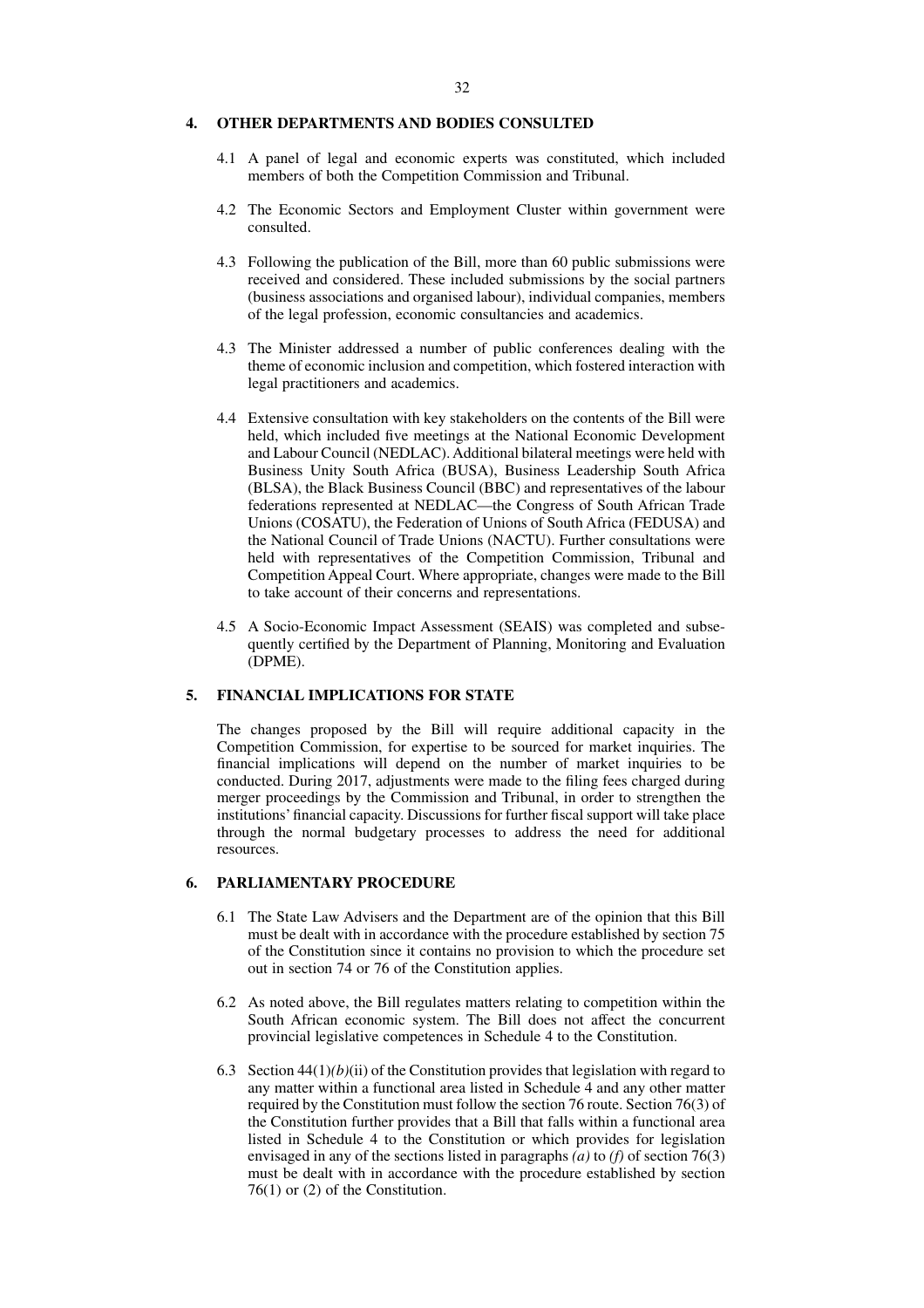- 6.5 In this regard, the Constitutional Court, in *Tongoane and Others v Minister for Agriculture and Land Affairs and Others*4, per Ngcobo CJ, stated as follows:
	- ''**[72]** To summarise: any Bill whose provisions substantially affect the interests of the provinces must be enacted in accordance with the procedure stipulated in section 76. This naturally includes proposed legislation over which the provinces themselves have concurrent legislative power, but it goes further. It includes Bills providing for legislation envisaged in the further provisions set out in section  $76(3)(a)-(f)$ , over which the provinces have no legislative competence, as well as Bills the main substance of which falls within the exclusive national competence, but the provisions of which nevertheless substantially affect the provinces. What must be stressed, however, is that the procedure envisaged in section 75 remains relevant to all Bills that do not, in substantial measure, affect the provinces. Whether a Bill is a section 76 Bill is determined in two ways. First, by the explicit list of legislative matters in section 76(3) *(a)*-*(f)*, and second by whether the provisions of a Bill in substantial measure fall within a concurrent provincial legislative competence.''.
- 6.6 Accordingly, the provisions of the Bill do not affect the provinces in substantial measure. The Bill's provisions further do not, in substantial measure, fall within a concurrent provincial legislative competence nor affect any of the explicit list of matters listed in section 76(3) of the Constitution. In the light of the above, therefore, the Bill should be dealt with in accordance with the procedure stipulated in section 75 of the Constitution, and should thus be tagged as a section 75 Bill.
- 6.7 The State Law Advisers are of the opinion that it is not necessary to refer this Bill to the National House of Traditional Leaders in terms of section 18(1)*(a)* of the Traditional Leadership and Governance Framework Act, 2003 (Act No. 41 of 2003), since it does not contain provisions pertaining to customary law or customs of traditional communities.

<sup>5</sup> CCT 100/09 [2010] ZACC 10 (11 May 2010).